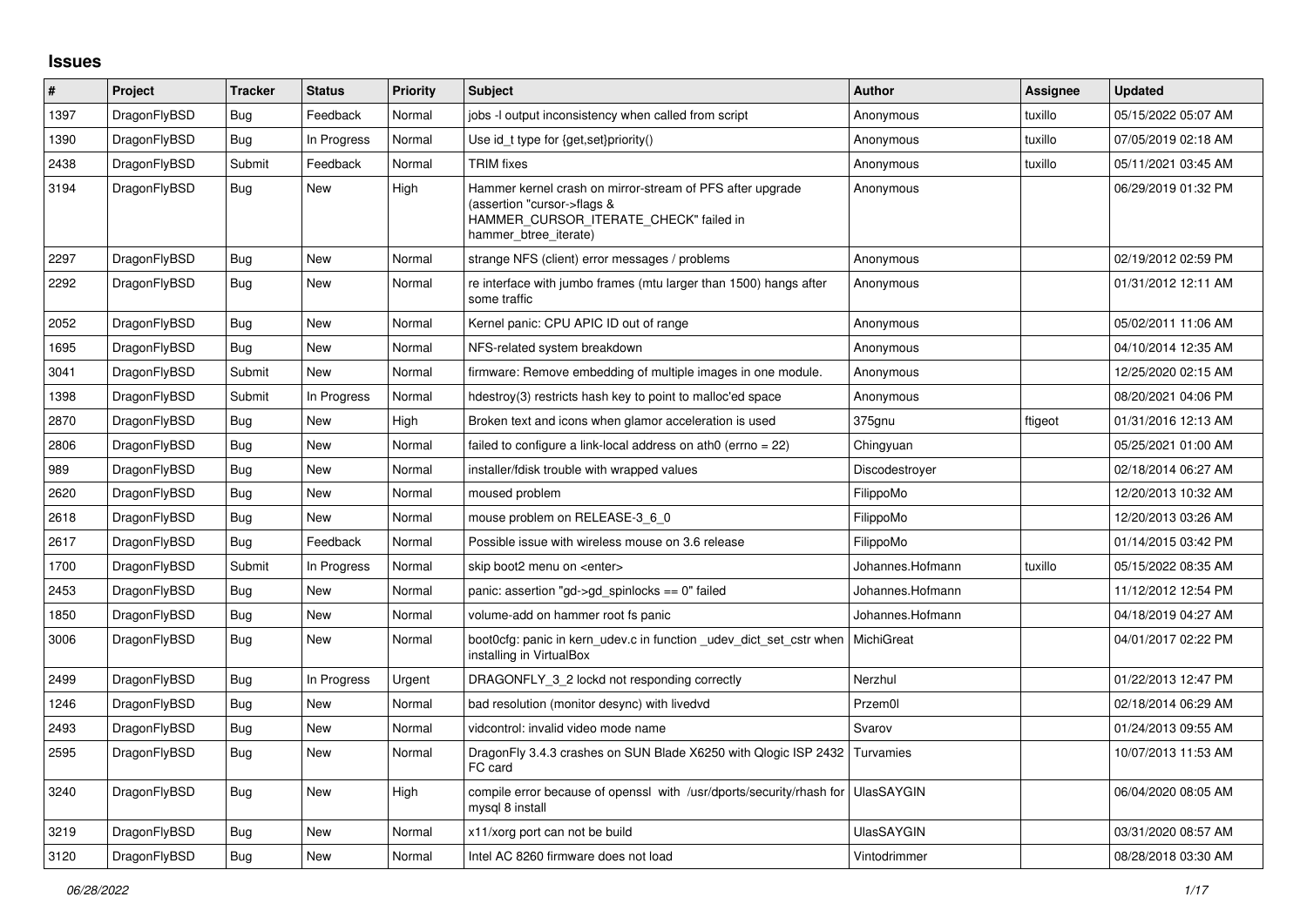| $\pmb{\#}$ | Project      | <b>Tracker</b> | <b>Status</b> | <b>Priority</b> | Subject                                                                                                                      | Author             | <b>Assignee</b> | <b>Updated</b>      |
|------------|--------------|----------------|---------------|-----------------|------------------------------------------------------------------------------------------------------------------------------|--------------------|-----------------|---------------------|
| 2852       | DragonFlyBSD | Bug            | New           | Normal          | Hammer File System - hangs on undo during system boot / mount -<br>will not recover on DragonFlyBSD newer than 3.6.0         | abale              |                 | 05/11/2021 04:07 AM |
| 1941       | DragonFlyBSD | <b>Bug</b>     | <b>New</b>    | Normal          | wlan config crash                                                                                                            | abandon.every.hope |                 | 12/24/2010 07:54 PM |
| 2250       | DragonFlyBSD | Bug            | New           | Normal          | Kernel panic                                                                                                                 | adamk              |                 | 11/23/2018 01:10 AM |
| 3301       | DragonFlyBSD | Bug            | New           | Normal          | Gkrellm from the packages is not showing logged in users in main<br>window, logged in users always $== 0$                    | adrian             |                 | 01/08/2022 04:24 AM |
| 3300       | DragonFlyBSD | Bug            | New           | Normal          | Running Xvnc from TigerVNC package through the INETD daemon<br>in TCP WAIT mode fails hard                                   | adrian             |                 | 01/08/2022 04:25 AM |
| 3299       | DragonFlyBSD | Bug            | In Progress   | Normal          | DragonFlyBSD reports utterly wrong uptime (most of the time, right<br>after booting in)                                      | adrian             |                 | 11/11/2021 01:43 PM |
| 2210       | DragonFlyBSD | <b>Bug</b>     | New           | Normal          | Bugtracker cannot assign default project for new users                                                                       | ahuete.devel       |                 | 11/17/2011 11:30 AM |
| 1824       | DragonFlyBSD | Bug            | Feedback      | Normal          | kernel panic, x86, 2.7.3.859.ge5104                                                                                          | akirchhoff135014   |                 | 03/10/2013 07:49 AM |
| 1921       | DragonFlyBSD | Bug            | In Progress   | Normal          | we miss mlockall                                                                                                             | alexh              | tuxillo         | 06/18/2022 04:08 AM |
| 1714       | DragonFlyBSD | <b>Bug</b>     | New           | Low             | hwpmc                                                                                                                        | alexh              | swildner        | 08/18/2012 02:03 PM |
| 2520       | DragonFlyBSD | Bug            | New           | Normal          | panic: assertion "IS_SERIALIZED((ifp->if_serializer))" failed in<br>if_default_serialize_assert at /usr/src/sys/net/if.c:437 | ano                |                 | 03/09/2013 12:14 AM |
| 2329       | DragonFlyBSD | Bug            | <b>New</b>    | Normal          | ibm x3550 & acpi                                                                                                             | ano                |                 | 06/03/2014 11:37 AM |
| 3311       | DragonFlyBSD | Bug            | New           | Low             | TrueCrypt support may cause kernel crash                                                                                     | arcade@b1t.name    |                 | 04/29/2022 06:19 AM |
| 3278       | DragonFlyBSD | Bug            | New           | Normal          | Second screen image is distorted                                                                                             | arcade@b1t.name    |                 | 07/10/2021 03:36 AM |
| 3209       | DragonFlyBSD | Bug            | <b>New</b>    | Normal          | svc has some minor bugs                                                                                                      | arcade@b1t.name    |                 | 10/24/2019 09:08 AM |
| 2882       | DragonFlyBSD | <b>Bug</b>     | <b>New</b>    | Low             | bridge sends packets from individual interfaces                                                                              | arcade@b1t.name    |                 | 01/09/2016 12:43 PM |
| 2878       | DragonFlyBSD | Bug            | New           | Low             | [fix] CCVER problem when using clang and cpu extensions<br>(intrinsics)                                                      | arcade@b1t.name    |                 | 06/24/2016 04:25 AM |
| 2877       | DragonFlyBSD | Bug            | New           | Low             | sed fails when working with UTF-8 locale and non-UTF symbols                                                                 | arcade@b1t.name    |                 | 12/30/2015 11:20 AM |
| 1148       | DragonFlyBSD | Bug            | In Progress   | Low             | BCM4311 wireless network adapter detected but not functional                                                                 | archimedes.gaviola |                 | 05/11/2021 04:00 AM |
| 2107       | DragonFlyBSD | Bug            | New           | Normal          | 2.10.1 sata dvd drive issue                                                                                                  | ausppc             |                 | 07/31/2011 08:41 PM |
| 331        | DragonFlyBSD | <b>Bug</b>     | In Progress   | Normal          | ftpsesame (aka Bridging S01E03)                                                                                              | bastyaelvtars      |                 | 03/09/2013 12:28 PM |
| 3132       | DragonFlyBSD | Bug            | New           | Low             | unifdef mined                                                                                                                | bcallah            |                 | 04/26/2018 08:34 PM |
| 1718       | DragonFlyBSD | <b>Bug</b>     | Feedback      | Normal          | IDE disk drive not detected by x86 64 2.6.1 Live CD                                                                          | bcox               |                 | 11/27/2021 08:25 AM |
| 3284       | DragonFlyBSD | Bug            | New           | Normal          | Wrong towlower() result for U+038A                                                                                           | bhaible            |                 | 07/10/2021 03:34 AM |
| 3283       | DragonFlyBSD | <b>Bug</b>     | New           | Normal          | mknodat() cannot create FIFOs                                                                                                | bhaible            |                 | 07/10/2021 03:34 AM |
| 3282       | DragonFlyBSD | <b>Bug</b>     | New           | Normal          | unexpected errno value from fopen()                                                                                          | bhaible            |                 | 07/10/2021 03:34 AM |
| 3281       | DragonFlyBSD | <b>Bug</b>     | New           | Normal          | Crash after leaving unattended for a while                                                                                   | bhaible            |                 | 07/10/2021 03:32 AM |
| 1882       | DragonFlyBSD | Bug            | New           | Low             | Idea for handling new USB vendor/device codes                                                                                | bmk                |                 | 10/20/2010 12:15 PM |
| 3110       | DragonFlyBSD | Bug            | New           | Normal          | crash with ipfw3 under load                                                                                                  | bnegre82           |                 | 12/09/2017 06:22 AM |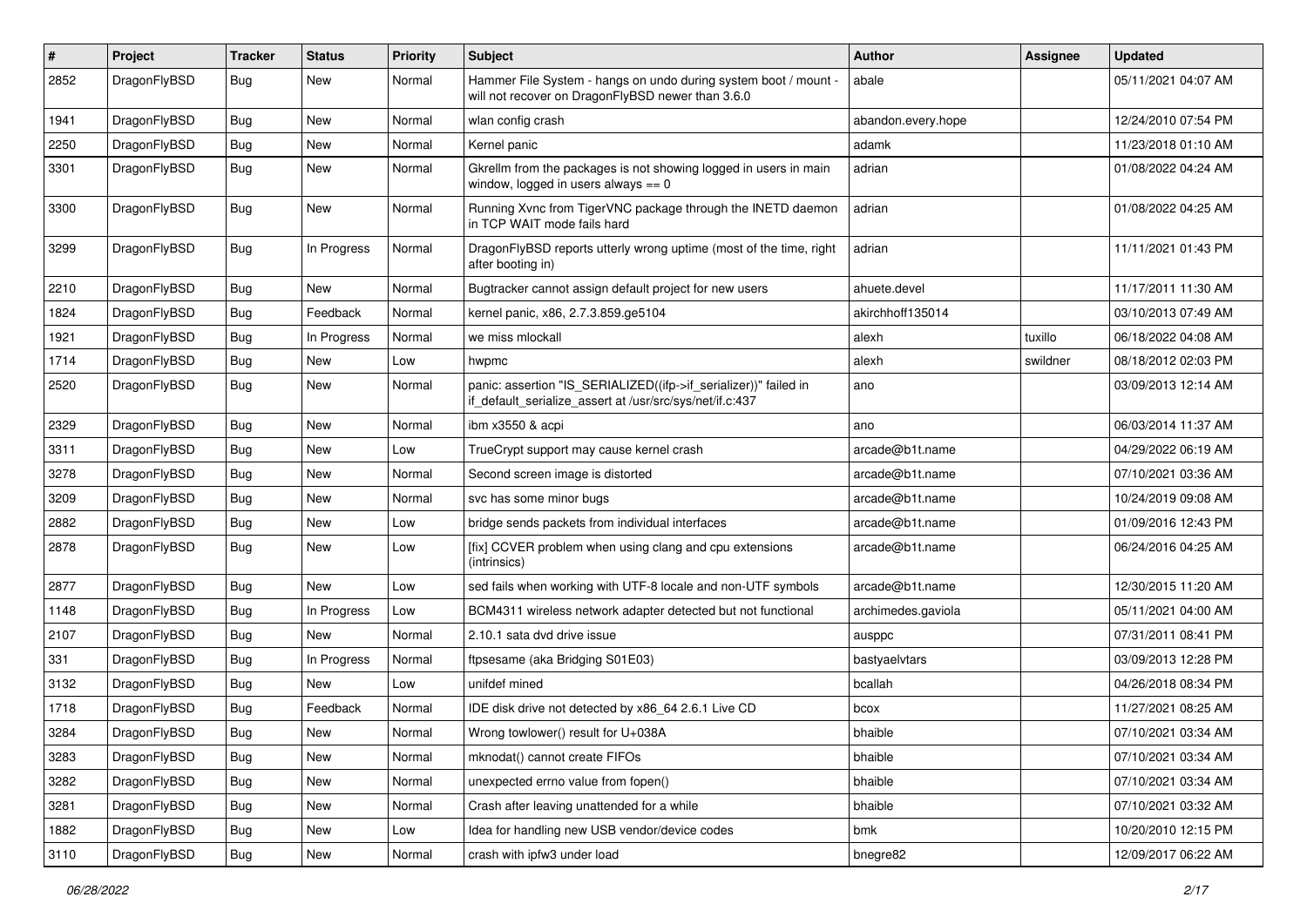| #    | Project      | <b>Tracker</b> | <b>Status</b> | <b>Priority</b> | Subject                                                                                                       | Author     | Assignee | <b>Updated</b>      |
|------|--------------|----------------|---------------|-----------------|---------------------------------------------------------------------------------------------------------------|------------|----------|---------------------|
| 3101 | DragonFlyBSD | Bug            | New           | Low             | PFI CGI install not working in dragonflybsd 5.0.1 USB install                                                 | bnegre82   |          | 05/11/2021 04:14 AM |
| 1594 | DragonFlyBSD | Bug            | New           | Normal          | Kernel panic during boot from Live CD on Dell E6400                                                           | bodie      |          | 05/11/2021 03:54 AM |
| 1521 | DragonFlyBSD | <b>Bug</b>     | Feedback      | Normal          | amd64 2.4 livecd won't mount root at boot                                                                     | bolapara   |          | 01/28/2018 03:45 AM |
| 2115 | DragonFlyBSD | <b>Bug</b>     | New           | Normal          | [msk] system freeze after receive some paquet                                                                 | bsdsx      |          | 08/22/2011 10:22 AM |
| 725  | DragonFlyBSD | <b>Bug</b>     | In Progress   | Low             | 'make distribution' fails w/'ro' /usr/obj                                                                     | c.turner   |          | 03/09/2013 01:01 PM |
| 2265 | DragonFlyBSD | <b>Bug</b>     | New           | Normal          | mbsrtowcs does not properly handle invalid mbstate t in ps                                                    | c.turner1  | swildner | 01/10/2012 07:56 PM |
| 2319 | DragonFlyBSD | <b>Bug</b>     | New           | Normal          | crypt/passwd forward compat                                                                                   | c.turner1  |          | 02/28/2012 12:39 PM |
| 1618 | DragonFlyBSD | <b>Bug</b>     | Feedback      | Normal          | collision for 'struct pmap' when using RPC and <sys user.h=""></sys>                                          | carenas    |          | 05/11/2021 04:05 AM |
| 3143 | DragonFlyBSD | <b>Bug</b>     | <b>New</b>    | Normal          | assertion "0" failed in hammer2 inode xop chain sync                                                          | cbin       |          | 07/18/2018 12:50 PM |
| 2859 | DragonFlyBSD | Bug            | New           | Low             | Installer configuration menu always highlights "Select timezone", no<br>matter which step was last completed. | cgag       |          | 12/02/2015 01:54 PM |
| 2858 | DragonFlyBSD | Bug            | New           | Low             | Installer "Local or UTC" question should have "No" selected by<br>default.                                    | cgag       |          | 12/02/2015 01:18 PM |
| 3139 | DragonFlyBSD | Bug            | New           | Normal          | USB Mouse Does Not Work in DragonflyBSD guest on VirtualBox                                                   | chiguy1256 |          | 06/24/2018 10:14 PM |
| 3280 | DragonFlyBSD | <b>Bug</b>     | New           | Normal          | KMS console and i915(4) not working in 6.0                                                                    | cmusser    |          | 07/10/2021 03:35 AM |
| 2736 | DragonFlyBSD | Bug            | New           | High            | kernel panics on acpi timer probe function                                                                    | cnb        |          | 05/11/2021 03:55 AM |
| 2735 | DragonFlyBSD | Bug            | New           | Urgent          | iwn panics SYSSASSERT                                                                                         | cnb        |          | 05/11/2021 03:55 AM |
| 1481 | DragonFlyBSD | Bug            | Feedback      | Normal          | panic: assertion: kva_p(buf) in soopt_from_kbuf (after ipfw pipe<br>show, 2.2.1-R)                            | combiner   |          | 05/11/2021 04:01 AM |
| 1587 | DragonFlyBSD | Bug            | Feedback      | Normal          | can't gdb across fork                                                                                         | corecode   | tuxillo  | 05/11/2021 03:54 AM |
| 1584 | DragonFlyBSD | Bug            | In Progress   | Normal          | can't use ssh from jail: debug1: read_passphrase: can't open<br>/dev/tty: Device busy                         | corecode   | tuxillo  | 05/11/2021 03:53 AM |
| 1583 | DragonFlyBSD | Bug            | In Progress   | Normal          | panic: assertion: cursor->trans->sync_lock_refs > 0 in<br>hammer_recover_cursor                               | corecode   | tuxillo  | 05/11/2021 03:53 AM |
| 1556 | DragonFlyBSD | Bug            | <b>New</b>    | Normal          | many processes stuck in "hmrrcm", system unusable                                                             | corecode   | tuxillo  | 05/11/2021 03:52 AM |
| 1547 | DragonFlyBSD | Bug            | In Progress   | Normal          | disklabel64 automatic sizing                                                                                  | corecode   | tuxillo  | 05/11/2021 03:52 AM |
| 1528 | DragonFlyBSD | Bug            | In Progress   | Normal          | ktrace does not show proper return values for pipe(2)                                                         | corecode   | tuxillo  | 05/11/2021 03:52 AM |
| 1475 | DragonFlyBSD | Bug            | In Progress   | Normal          | kernel blocks with low memory and syscons setting a high res mode<br>/ scrollback                             | corecode   | tuxillo  | 05/11/2021 03:52 AM |
| 1474 | DragonFlyBSD | <b>Bug</b>     | <b>New</b>    | Normal          | ithread 1 unexpectedly rescheduled                                                                            | corecode   | tuxillo  | 05/11/2021 03:52 AM |
| 1469 | DragonFlyBSD | Bug            | In Progress   | Normal          | Hammer history security concern                                                                               | corecode   | tuxillo  | 05/11/2021 03:52 AM |
| 1442 | DragonFlyBSD | <b>Bug</b>     | New           | Normal          | blocking SIGSEGV and triggering a segment violation produces an<br>all CPU consuming process                  | corecode   | tuxillo  | 05/11/2021 03:52 AM |
| 1440 | DragonFlyBSD | <b>Bug</b>     | New           | Normal          | ptrace/gdb doesn't work after process blocks SIGTRAP                                                          | corecode   | tuxillo  | 05/11/2021 03:52 AM |
| 1287 | DragonFlyBSD | <b>Bug</b>     | Feedback      | Normal          | altq configuration doesn't work                                                                               | corecode   | tuxillo  | 05/11/2021 03:51 AM |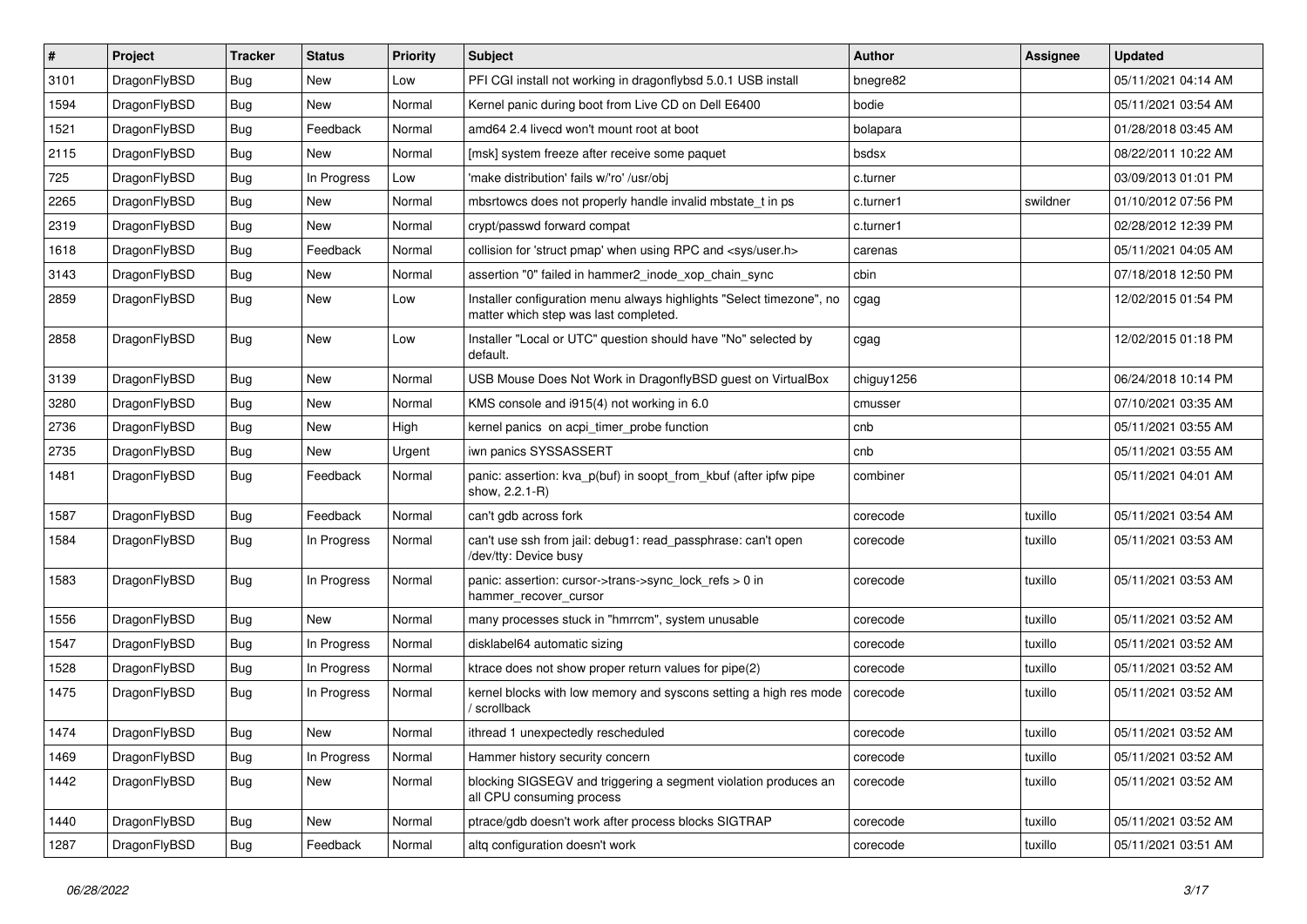| $\vert$ # | Project      | <b>Tracker</b> | <b>Status</b> | <b>Priority</b> | Subject                                                                                                | <b>Author</b> | Assignee | <b>Updated</b>      |
|-----------|--------------|----------------|---------------|-----------------|--------------------------------------------------------------------------------------------------------|---------------|----------|---------------------|
| 1198      | DragonFlyBSD | Bug            | New           | High            | DDB loops panic in db read bytes                                                                       | corecode      | tuxillo  | 05/11/2021 03:51 AM |
| 1030      | DragonFlyBSD | Bug            | In Progress   | Normal          | msdosfs umount panic                                                                                   | corecode      | tuxillo  | 05/11/2021 03:51 AM |
| 911       | DragonFlyBSD | Bug            | Feedback      | Normal          | kldload/kernel linker can exceed malloc reserve and panic system                                       | corecode      | tuxillo  | 05/11/2021 03:51 AM |
| 901       | DragonFlyBSD | <b>Bug</b>     | Feedback      | Normal          | route show needs to get data from all cpus                                                             | corecode      | tuxillo  | 05/11/2021 03:50 AM |
| 847       | DragonFlyBSD | <b>Bug</b>     | Feedback      | Normal          | processes getting stuck on mount point                                                                 | corecode      | tuxillo  | 05/11/2021 03:50 AM |
| 781       | DragonFlyBSD | <b>Bug</b>     | In Progress   | Normal          | fdisk uses wrong geometry on usb flash drives                                                          | corecode      | tuxillo  | 05/11/2021 03:50 AM |
| 742       | DragonFlyBSD | <b>Bug</b>     | In Progress   | Normal          | umount problems with multiple mounts                                                                   | corecode      | tuxillo  | 06/25/2022 04:02 AM |
| 731       | DragonFlyBSD | <b>Bug</b>     | New           | Normal          | system freeze on "slice too large"                                                                     | corecode      | tuxillo  | 06/25/2022 04:01 AM |
| 341       | DragonFlyBSD | <b>Bug</b>     | <b>New</b>    | Normal          | Vinum erroneously repors devices as busy                                                               | corecode      | swildner | 01/21/2012 04:50 AM |
| 1538      | DragonFlyBSD | <b>Bug</b>     | New           | Low             | mountroot should probe file systems                                                                    | corecode      | alexh    | 11/24/2010 06:35 PM |
| 1307      | DragonFlyBSD | <b>Bug</b>     | In Progress   | Normal          | hammer tid -2 shows unexpected result                                                                  | corecode      |          | 10/18/2016 05:29 PM |
| 2687      | DragonFlyBSD | <b>Bug</b>     | New           | Normal          | natacontrol software RAID in installer                                                                 | csmelosky     |          | 06/22/2014 12:03 PM |
| 3243      | DragonFlyBSD | <b>Bug</b>     | New           | Normal          | SMART status not reported properly for SSD disks                                                       | daftaupe      |          | 09/09/2020 11:03 PM |
| 3227      | DragonFlyBSD | Submit         | New           | Normal          | Add HAMMER2 instructions in the installation medium README                                             | daftaupe      |          | 03/26/2020 03:34 PM |
| 3145      | DragonFlyBSD | Submit         | In Progress   | Normal          | Update libelf to FreeBSD 12 current and build as base library usable<br>by ports                       | davshao       | tuxillo  | 08/20/2021 03:58 PM |
| 3031      | DragonFlyBSD | Submit         | In Progress   | Normal          | Update drm/radeon to Linux 4.7.10 as much as possible                                                  | davshao       | ftigeot  | 08/19/2021 12:33 PM |
| 2994      | DragonFlyBSD | Bug            | New           | Normal          | Intermittent boot hangs after git: hammer - HAMMER Version 7                                           | davshao       |          | 03/30/2017 02:06 PM |
| 2835      | DragonFlyBSD | <b>Bug</b>     | New           | Normal          | /usr/include/c++/5.0/bits/c++locale.h likes<br>POSIX_C_SOURCE>=200809                                  | davshao       |          | 11/18/2015 03:40 AM |
| 2688      | DragonFlyBSD | <b>Bug</b>     | New           | Normal          | 67613368bdda7 Fix wrong checks for U4B presence Asrock Z77M<br>difficulty detecting USB keyboard       | davshao       |          | 06/28/2014 07:08 PM |
| 2652      | DragonFlyBSD | Bug            | <b>New</b>    | Normal          | 189a0ff3761b47  ix: Implement MSI-X support locks up Lenovo<br>S10 Intel Atom n270                     | davshao       |          | 05/14/2014 01:55 AM |
| 2414      | DragonFlyBSD | Bug            | In Progress   | Normal          | Lenovo S10 acpi freeze (not new)                                                                       | davshao       |          | 05/11/2021 04:13 AM |
| 3076      | DragonFlyBSD | <b>Bug</b>     | New           | Normal          | sys/dev/netif/ig_hal/e1000_ich8lan.c:1594: sanity checking mixup ?                                     | dcb           |          | 10/11/2017 01:58 AM |
| 3025      | DragonFlyBSD | <b>Bug</b>     | <b>New</b>    | Normal          | sys/dev/powermng/powernow/powernow.c:284: bad comparison?                                              | dcb           |          | 09/23/2017 07:45 AM |
| 3024      | DragonFlyBSD | Bug            | New           | Low             | sys/dev/netif/wi/if wi.c:1090]: (style) Redundant condition                                            | dcb           |          | 04/11/2017 11:56 AM |
| 3022      | DragonFlyBSD | Bug            | <b>New</b>    | Normal          | sys/dev/netif/ath/ath/if_ath.c:2142: strange bitmask?                                                  | dcb           |          | 04/11/2017 11:49 AM |
| 3021      | DragonFlyBSD | <b>Bug</b>     | In Progress   | Normal          | sys/dev/drm/i915/i915_gem_stolen.c:115]: (error) Signed integer<br>overflow for expression '65535<<20' | dcb           |          | 04/11/2017 12:46 PM |
| 3018      | DragonFlyBSD | <b>Bug</b>     | <b>New</b>    | Normal          | sys/bus/u4b/wlan/if_run.c:5464]: (style) Redundant condition                                           | dcb           |          | 04/11/2017 11:26 AM |
| 3011      | DragonFlyBSD | Bug            | In Progress   | Normal          | dragonfly/sys/dev/netif/re/re.c: suspicious code ?                                                     | dcb           |          | 07/29/2017 01:26 AM |
| 2721      | DragonFlyBSD | Submit         | Feedback      | Low             | Some few zalloc calls to objcache ones replacements                                                    | dclink        | tuxillo  | 05/11/2021 04:08 AM |
| 2717      | DragonFlyBSD | Submit         | Feedback      | Normal          | Out of range numeric handling                                                                          | dclink        | tuxillo  | 05/11/2021 04:08 AM |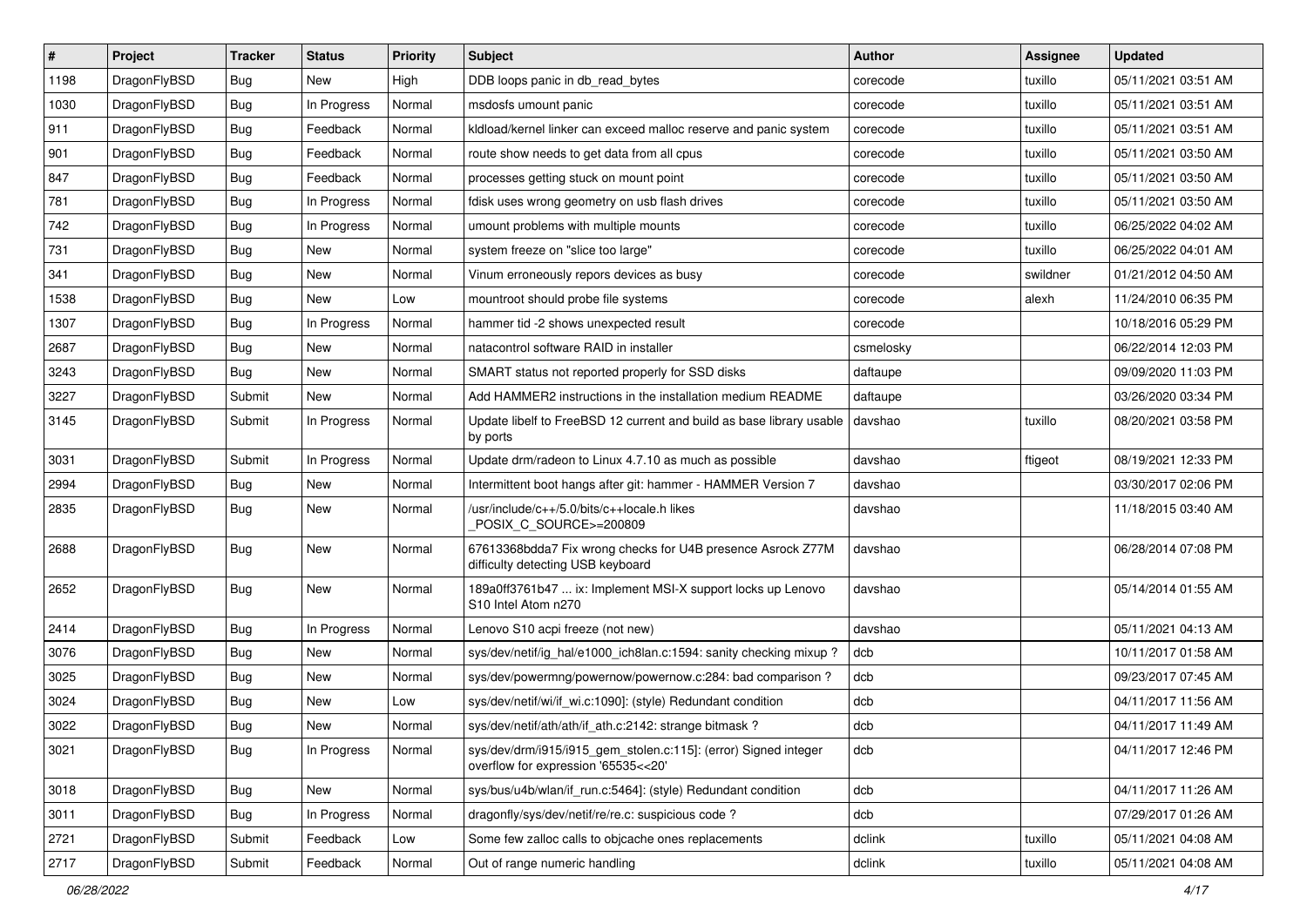| $\vert$ # | Project      | <b>Tracker</b> | <b>Status</b> | <b>Priority</b> | <b>Subject</b>                                                                                                                                            | <b>Author</b> | <b>Assignee</b> | <b>Updated</b>      |
|-----------|--------------|----------------|---------------|-----------------|-----------------------------------------------------------------------------------------------------------------------------------------------------------|---------------|-----------------|---------------------|
| 2790      | DragonFlyBSD | Submit         | New           | Low             | filedesc softrefs increment code factoring                                                                                                                | dclink        |                 | 02/21/2015 04:00 AM |
| 3154      | DragonFlyBSD | Submit         | New           | Normal          | Update serial handling in bootloader                                                                                                                      | ddegroot      | dillon          | 11/06/2018 11:21 PM |
| 3147      | DragonFlyBSD | Submit         | New           | Normal          | Enable headless installation                                                                                                                              | ddegroot      |                 | 10/09/2018 01:25 PM |
| 2708      | DragonFlyBSD | Bug            | New           | Normal          | unable to send TCP nor UDP on age(4) interface                                                                                                            | dermiste      |                 | 05/11/2021 03:54 AM |
| 1774      | DragonFlyBSD | <b>Bug</b>     | New           | Normal          | New IP header cleanup branch available for testing                                                                                                        | dillon        |                 | 05/15/2022 10:59 AM |
| 1448      | DragonFlyBSD | <b>Bug</b>     | Feedback      | Normal          | panic: assertion: _tp->tt_msg->tt_cpuid == mycpuid in<br>tcp_callout_active tcp_output tcp_usr_send netmsg_pru_send<br>netmsg_service tcpmsg_service_loop | dillon        |                 | 05/11/2021 04:00 AM |
| 1429      | DragonFlyBSD | <b>Bug</b>     | Feedback      | Normal          | vkernel bug - "mfree: m->m_nextpkt != NULL"                                                                                                               | dillon        |                 | 05/11/2021 04:00 AM |
| 1336      | DragonFlyBSD | <b>Bug</b>     | In Progress   | Normal          | Still looking for reports of missed directory entries w/ HAMMER                                                                                           | dillon        |                 | 05/11/2021 04:00 AM |
| 3117      | DragonFlyBSD | Bug            | New           | Normal          | Problem with colours if "intel" video-driver used                                                                                                         | dpostolov     |                 | 01/07/2018 11:35 PM |
| 3116      | DragonFlyBSD | Bug            | New           | Normal          | da0 detects on very big volume if to _remove_ usb install stick and<br>reboot on Intel NUC5PPYH                                                           | dpostolov     |                 | 01/07/2018 09:40 PM |
| 1877      | DragonFlyBSD | Bug            | New           | Normal          | Freeze during 1st hammer cleanup after new install                                                                                                        | elekktretterr |                 | 05/15/2022 11:43 AM |
| 1669      | DragonFlyBSD | <b>Bug</b>     | In Progress   | Normal          | Drive wont open using button                                                                                                                              | elekktretterr |                 | 02/29/2012 12:05 PM |
| 1668      | DragonFlyBSD | <b>Bug</b>     | Feedback      | Normal          | Power button not working                                                                                                                                  | elekktretterr |                 | 03/10/2013 06:22 AM |
| 1634      | DragonFlyBSD | <b>Bug</b>     | New           | Normal          | panic: spin lock: 0xe4ad1320, indefinitive wait!                                                                                                          | elekktretterr |                 | 01/19/2015 03:21 AM |
| 1613      | DragonFlyBSD | <b>Bug</b>     | Feedback      | Normal          | USB Keyboard not working on master                                                                                                                        | elekktretterr |                 | 05/11/2021 04:05 AM |
| 1463      | DragonFlyBSD | <b>Bug</b>     | <b>New</b>    | Normal          | Mountroot before drives are initialized                                                                                                                   | elekktretterr |                 | 12/07/2010 01:30 PM |
| 1456      | DragonFlyBSD | <b>Bug</b>     | Feedback      | Normal          | Microsoft wireless desktop problems                                                                                                                       | elekktretterr |                 | 01/15/2015 08:34 AM |
| 1454      | DragonFlyBSD | <b>Bug</b>     | Feedback      | Normal          | Unable to boot from external USB DVD drive                                                                                                                | elekktretterr |                 | 05/11/2021 04:01 AM |
| 1194      | DragonFlyBSD | <b>Bug</b>     | New           | Normal          | SCSI errors while trying to copy photos from my camera                                                                                                    | elekktretterr |                 | 01/14/2015 04:39 PM |
| 1181      | DragonFlyBSD | <b>Bug</b>     | In Progress   | Normal          | ACX111 panic                                                                                                                                              | elekktretterr |                 | 05/11/2021 04:00 AM |
| 1831      | DragonFlyBSD | <b>Bug</b>     | Feedback      | High            | HAMMER "malloc limit exceeded" panic                                                                                                                      | eocallaghan   | dillon          | 06/04/2022 04:38 AM |
| 2254      | DragonFlyBSD | Bug            | New           | Normal          | panic: assertion "ref < &td->td_toks_end" failed in lwkt_gettoken at<br>/usr/src/sys/kern/lwkt_token.c:588                                                | eocallaghan   |                 | 12/05/2011 10:21 PM |
| 2164      | DragonFlyBSD | <b>Bug</b>     | New           | Normal          | panic on reboot from usb.                                                                                                                                 | eocallaghan   |                 | 10/27/2011 09:29 AM |
| 2161      | DragonFlyBSD | <b>Bug</b>     | New           | Normal          | Outdated xorg.conf file gets installed into etc and screws up mouse                                                                                       | eocallaghan   |                 | 10/27/2011 01:51 PM |
| 2158      | DragonFlyBSD | <b>Bug</b>     | New           | Normal          | iwn panics with assertion on boot.                                                                                                                        | eocallaghan   |                 | 10/24/2011 04:13 PM |
| 1947      | DragonFlyBSD | <b>Bug</b>     | New           | Low             | GA-880GM-UD2H (rev. 1.3) AHCI fails to detect disks at the end of<br>the RAID controller                                                                  | eocallaghan   |                 | 11/27/2021 08:46 AM |
| 1592      | DragonFlyBSD | <b>Bug</b>     | Feedback      | Normal          | AcpiOSUnmapMemory: Warning, deallocation did not track<br>allocation.                                                                                     | eocallaghan   |                 | 06/02/2014 07:45 AM |
| 1591      | DragonFlyBSD | <b>Bug</b>     | Feedback      | Normal          | Lenovo X301 hangs with AHCI Driver CMD TIMEOUT<br>STS=d0 <bsy></bsy>                                                                                      | eocallaghan   |                 | 05/11/2021 04:05 AM |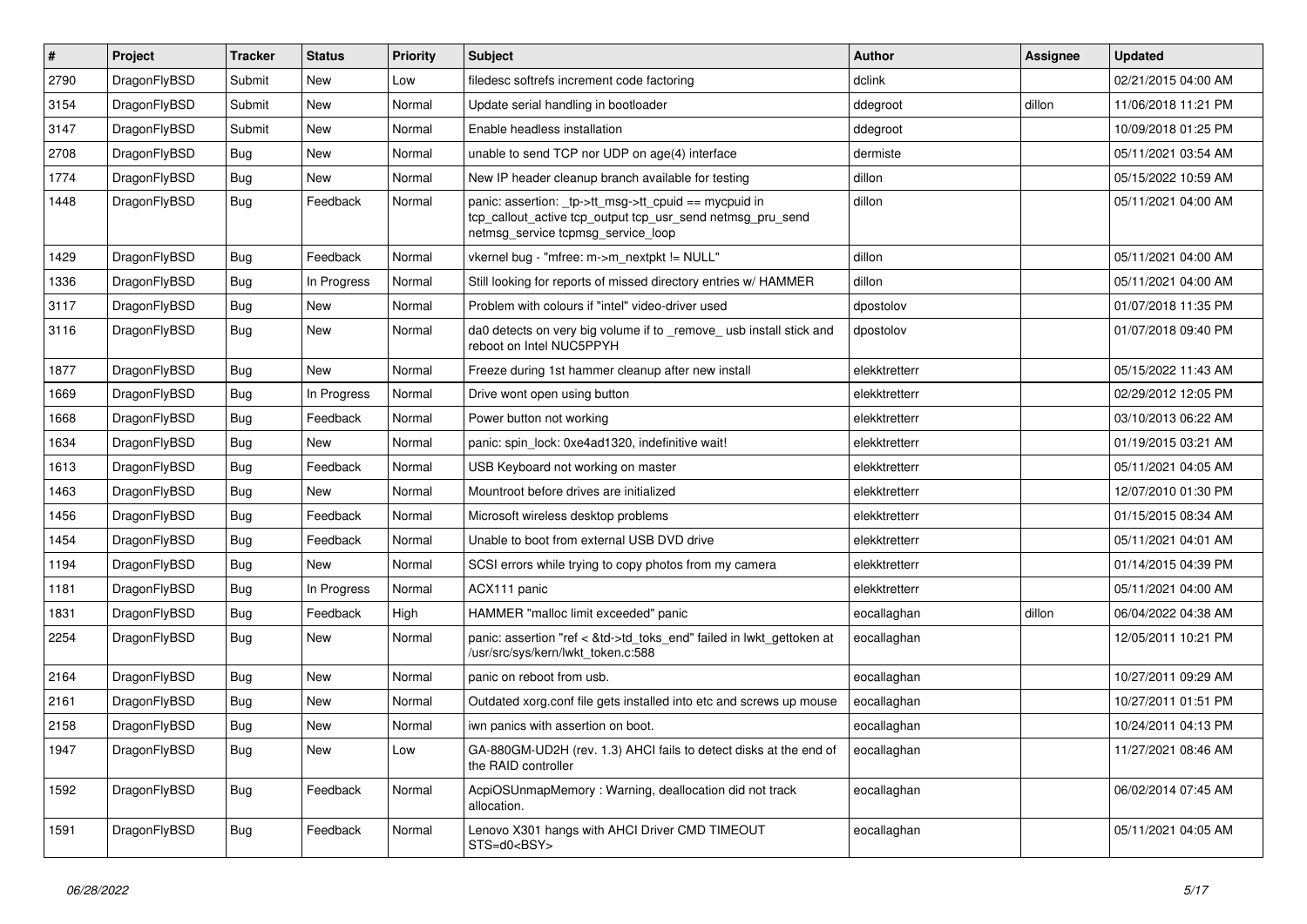| $\pmb{\#}$ | Project      | <b>Tracker</b> | <b>Status</b> | <b>Priority</b> | Subject                                                                                 | Author    | <b>Assignee</b> | <b>Updated</b>      |
|------------|--------------|----------------|---------------|-----------------|-----------------------------------------------------------------------------------------|-----------|-----------------|---------------------|
| 2544       | DragonFlyBSD | Bug            | <b>New</b>    | Normal          | live DVD system boot (menu option 1) caused db> prompt on<br>PE1950                     | estrabd   |                 | 05/11/2021 03:54 AM |
| 3276       | DragonFlyBSD | Submit         | <b>New</b>    | Normal          | Add option controlling whether gpt expand expands the last partition<br>(needs testing) | falsifian |                 | 07/10/2021 03:35 AM |
| 2075       | DragonFlyBSD | Bug            | <b>New</b>    | Normal          | pflogd on x86_64                                                                        | fanch     |                 | 05/16/2011 04:04 PM |
| 2657       | DragonFlyBSD | Bug            | New           | High            | Needs acl to migrate our servers                                                        | ferney    |                 | 03/31/2014 11:37 AM |
| 2569       | DragonFlyBSD | Bug            | New           | Normal          | ctime NFS                                                                               | terney    |                 | 08/11/2013 04:35 AM |
| 1672       | DragonFlyBSD | Bug            | Feedback      | Normal          | panic (trap 12) around btree_search() in 2.4.1-RELEASE                                  | floid     |                 | 01/19/2015 03:36 AM |
| 979        | DragonFlyBSD | Bug            | Feedback      | Normal          | Failure-prone USB mass storage (SB600? msdosfs? CAM?)                                   | floid     |                 | 01/15/2015 08:38 AM |
| 846        | DragonFlyBSD | Bug            | Feedback      | Normal          | USB bugs:usb mouse can't used!                                                          | frankning |                 | 01/15/2015 08:36 AM |
| 1899       | DragonFlyBSD | Bug            | <b>New</b>    | Normal          | Keyboard doesn't work                                                                   | fransm    |                 | 05/15/2022 03:32 PM |
| 2416       | DragonFlyBSD | Bug            | <b>New</b>    | Normal          | ".' entry can be removed on mounted nfs filesystem                                      | ftigeot   | tuxillo         | 06/03/2014 04:40 AM |
| 1593       | DragonFlyBSD | Bug            | Feedback      | Normal          | panic: assertion: ccb == ap->ap_err_ccb in ahci_put_err_ccb                             | ftigeot   | ftigeot         | 05/15/2022 05:09 AM |
| 2819       | DragonFlyBSD | Bug            | In Progress   | Normal          | Random micro system freezes after a week of uptime                                      | ftigeot   | dillon          | 08/16/2015 08:46 PM |
| 2037       | DragonFlyBSD | Bug            | Feedback      | Normal          | Panic Bad link elm while building packages                                              | ftigeot   | dillon          | 04/21/2011 07:20 AM |
| 2803       | DragonFlyBSD | Bug            | New           | Normal          | HAMMER: Warning: UNDO area too small!                                                   | ftigeot   |                 | 03/11/2015 03:42 PM |
| 2674       | DragonFlyBSD | Bug            | New           | Normal          | <b>GPT Support</b>                                                                      | ftigeot   |                 | 12/28/2015 02:54 PM |
| 2619       | DragonFlyBSD | Bug            | New           | Normal          | DragonFly 3.6 can't be installed on a 6TB volume                                        | ftigeot   |                 | 02/23/2014 11:55 PM |
| 2535       | DragonFlyBSD | Bug            | New           | Normal          | Imap processes apparentlt blocked on disk I/O                                           | ftigeot   |                 | 04/02/2013 09:31 AM |
| 2403       | DragonFlyBSD | Bug            | <b>New</b>    | Low             | newfs -E doesn't handle /dev/serno device names properly                                | ftigeot   |                 | 08/17/2012 05:07 AM |
| 2051       | DragonFlyBSD | Bug            | <b>New</b>    | Normal          | No ipv6 lan route entry created on 2.10                                                 | ftigeot   |                 | 04/21/2011 10:37 AM |
| 1923       | DragonFlyBSD | <b>Bug</b>     | New           | Normal          | Abysmal NFS performance with IPv6                                                       | ftigeot   |                 | 12/05/2010 09:34 PM |
| 1826       | DragonFlyBSD | Bug            | New           | Normal          | panic during boot: assertion so->so_port  in tcp_input                                  | ftigeot   |                 | 05/15/2022 11:05 AM |
| 1818       | DragonFlyBSD | <b>Bug</b>     | New           | Normal          | panic: Bad tailq NEXT (kqueue issue ?)                                                  | ftigeot   |                 | 05/15/2022 11:40 AM |
| 2122       | DragonFlyBSD | Submit         | <b>New</b>    | Normal          | [Review] Fixes to the VFS layer                                                         | ftigeot   |                 | 05/31/2022 03:25 PM |
| 2577       | DragonFlyBSD | Bug            | <b>New</b>    | Normal          | virtio-blk iops performance is cpu limited on high end devices                          | gjs278    | vsrinivas       | 08/01/2013 02:28 PM |
| 3165       | DragonFlyBSD | Bug            | <b>New</b>    | Normal          | Looping at boot time                                                                    | gop       |                 | 12/28/2018 01:04 PM |
| 2095       | DragonFlyBSD | Bug            | New           | Low             | Running installer post-install: Unsupported DFUI transport "                            | greenrd   |                 | 06/26/2011 09:20 AM |
| 2094       | DragonFlyBSD | <b>Bug</b>     | New           | Normal          | Segfault when gdb printing backtrace from core dump                                     | greenrd   |                 | 06/25/2011 04:14 PM |
| 1428       | DragonFlyBSD | <b>Bug</b>     | Feedback      | Low             | POSIX.1e implementation is too old                                                      | hasso     | tuxillo         | 05/11/2021 04:00 AM |
| 1532       | DragonFlyBSD | Bug            | New           | Low             | jemalloc doesn't work on DragonFly                                                      | hasso     | sjg             | 08/02/2011 01:14 AM |
| 1411       | DragonFlyBSD | Bug            | Feedback      | Normal          | Burning doesn't work with ahci(4)                                                       | hasso     | dillon          | 05/11/2021 04:00 AM |
| 1430       | DragonFlyBSD | <b>Bug</b>     | New           | Normal          | Buggy w(1)?                                                                             | hasso     | alexh           | 11/24/2010 08:09 AM |
| 1563       | DragonFlyBSD | <b>Bug</b>     | Feedback      | Normal          | reset(1) doesn't reset terminal to the defaults                                         | hasso     |                 | 03/10/2013 04:17 AM |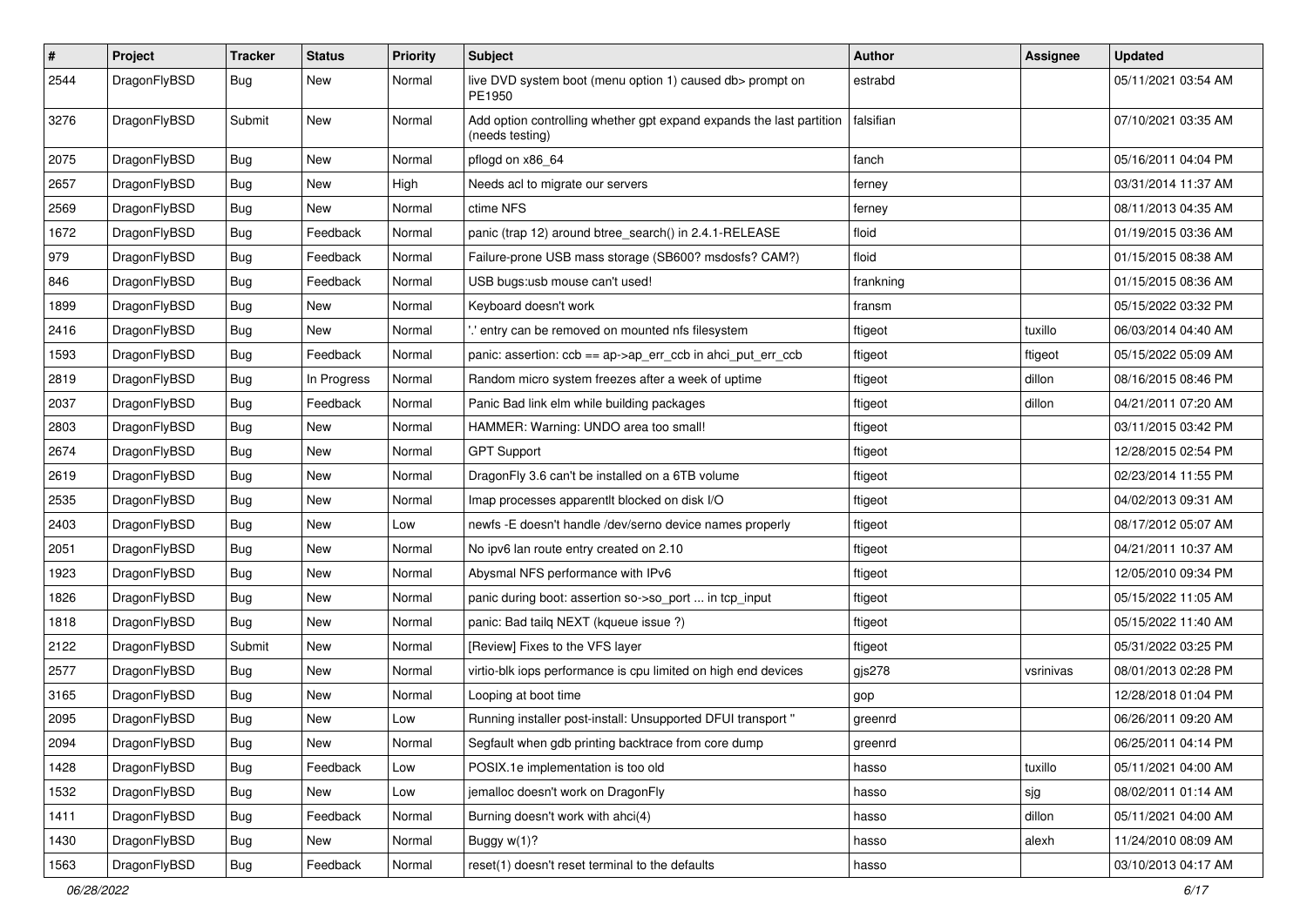| #    | Project      | <b>Tracker</b> | <b>Status</b> | <b>Priority</b> | Subject                                                                                    | Author          | Assignee  | <b>Updated</b>      |
|------|--------------|----------------|---------------|-----------------|--------------------------------------------------------------------------------------------|-----------------|-----------|---------------------|
| 1525 | DragonFlyBSD | <b>Bug</b>     | New           | Normal          | boehm-gc problems                                                                          | hasso           |           | 10/13/2012 07:13 PM |
| 1502 | DragonFlyBSD | <b>Bug</b>     | In Progress   | Normal          | Lock while deleting files from nohistory HAMMER directories                                | hasso           |           | 03/10/2013 04:28 AM |
| 1486 | DragonFlyBSD | <b>Bug</b>     | Feedback      | Normal          | Interrupt storm related to SATA DVD device                                                 | hasso           |           | 05/11/2021 04:01 AM |
| 1313 | DragonFlyBSD | Bug            | New           | Low             | Signal code in kernel needs major overhaul (signal queues,<br>si code, si addr)            | hasso           |           | 05/11/2021 04:00 AM |
| 884  | DragonFlyBSD | Bug            | In Progress   | High            | Performance/memory problems under filesystem IO load                                       | hasso           |           | 05/11/2021 03:50 AM |
| 2680 | DragonFlyBSD | <b>Bug</b>     | <b>New</b>    | Low             | boot0cfg update makes box unbootable                                                       | herrgard        |           | 06/10/2014 06:02 AM |
| 2125 | DragonFlyBSD | <b>Bug</b>     | New           | Normal          | Weird garbage in dmesg                                                                     | herrgard        |           | 08/30/2011 08:04 PM |
| 2045 | DragonFlyBSD | Bug            | New           | Normal          | ral(4): Fatal trap 12: page fault while in kernel mode (two panics)                        | herrgard        |           | 11/03/2011 05:34 PM |
| 1982 | DragonFlyBSD | Bug            | <b>New</b>    | Low             | There is no linuxulator on x86-64                                                          | herrgard        |           | 05/31/2022 02:25 PM |
| 3206 | DragonFlyBSD | Submit         | New           | Normal          | update psm/kbd to FreeBSD 12.0 code                                                        | htse            |           | 10/05/2019 03:49 PM |
| 3201 | DragonFlyBSD | Submit         | New           | Normal          | Fixes make search display                                                                  | htse            |           | 08/20/2021 04:02 PM |
| 3189 | DragonFlyBSD | Bug            | New           | Normal          | Allow DragonFly Mail Agent to accept an alternate config via<br>command line switch        | iang            |           | 08/16/2021 12:42 AM |
| 3029 | DragonFlyBSD | <b>Bug</b>     | New           | Normal          | Running DflyBSD 4.8 on FreeBSD bhyve as a guest                                            | iron            |           | 05/13/2022 04:33 AM |
| 2746 | DragonFlyBSD | Bug            | <b>New</b>    | Normal          | some fraction of xterms started from the xmonad window manager<br>get killed with SIGALRM  | isenmann        | profmakx  | 12/28/2014 02:51 AM |
| 2604 | DragonFlyBSD | <b>Bug</b>     | <b>New</b>    | Normal          | dell laptop does not boot with LATEST                                                      | isenmann        |           | 11/20/2013 02:07 AM |
| 2825 | DragonFlyBSD | <b>Bug</b>     | New           | High            | 3x dhclient = hanging system (objcache exhausted)                                          | jaccovonb       | sepherosa | 05/11/2021 03:55 AM |
| 3134 | DragonFlyBSD | Bug            | <b>New</b>    | Normal          | RFC 3021 (/31 networks) appear to be unsupported                                           | jailbird        |           | 05/16/2018 11:03 PM |
| 2353 | DragonFlyBSD | <b>Bug</b>     | In Progress   | Normal          | panic: assertion "gd->gd_spinlocks_wr == 0" failed in<br>bsd4_schedulerclock               | jaydg           | alexh     | 11/28/2012 01:57 AM |
| 2369 | DragonFlyBSD | Bug            | <b>New</b>    | Normal          | panic: Bad link elm 0xffffffe07edf6068 next->prev != elm                                   | jaydg           |           | 08/15/2012 03:04 AM |
| 2308 | DragonFlyBSD | <b>Bug</b>     | New           | Normal          | System freeze when unloading snd hda                                                       | jaydg           |           | 02/19/2012 07:15 AM |
| 2731 | DragonFlyBSD | Bug            | In Progress   | Normal          | Screen full of random colors when starting Xorg with Intel Haswell<br>HD Graphics P4600    | jkatzmaier      |           | 11/12/2014 04:08 PM |
| 3089 | DragonFlyBSD | <b>Bug</b>     | In Progress   | Normal          | vtnet(4) - disable TCP checksum offload by default                                         | ilane           | vadaszi   | 05/11/2021 04:14 AM |
| 2890 | DragonFlyBSD | Bug            | New           | Normal          | not able to boot usb installer on Toshiba Chromebook 2                                     | johnnywhishbone |           | 02/22/2016 03:42 AM |
| 2391 | DragonFlyBSD | <b>Bug</b>     | In Progress   | Normal          | System lock with ahci and acpi enabled on ATI RS690 chipset with<br>SMB600 sata controller | jorisgio        | vadaszi   | 06/03/2015 03:51 PM |
| 2712 | DragonFlyBSD | Bug            | New           | Normal          | connect(2) returns EINVAL when retrying after ECONNREFUSED                                 | jorisgio        |           | 08/14/2014 05:31 PM |
| 2568 | DragonFlyBSD | <b>Bug</b>     | New           | Normal          | AHCI panic                                                                                 | josepht         |           | 06/07/2013 05:52 PM |
| 2013 | DragonFlyBSD | <b>Bug</b>     | In Progress   | Normal          | oversized DMA request loop                                                                 | josepht         |           | 05/11/2021 04:06 AM |
| 1745 | DragonFlyBSD | <b>Bug</b>     | Feedback      | Normal          | kmalloc panic                                                                              | josepht         |           | 05/11/2021 04:05 AM |
| 1330 | DragonFlyBSD | Bug            | Feedback      | Normal          | Hammer, usb disk, SYNCHRONIZE CACHE failure                                                | josepht         |           | 06/02/2014 04:56 AM |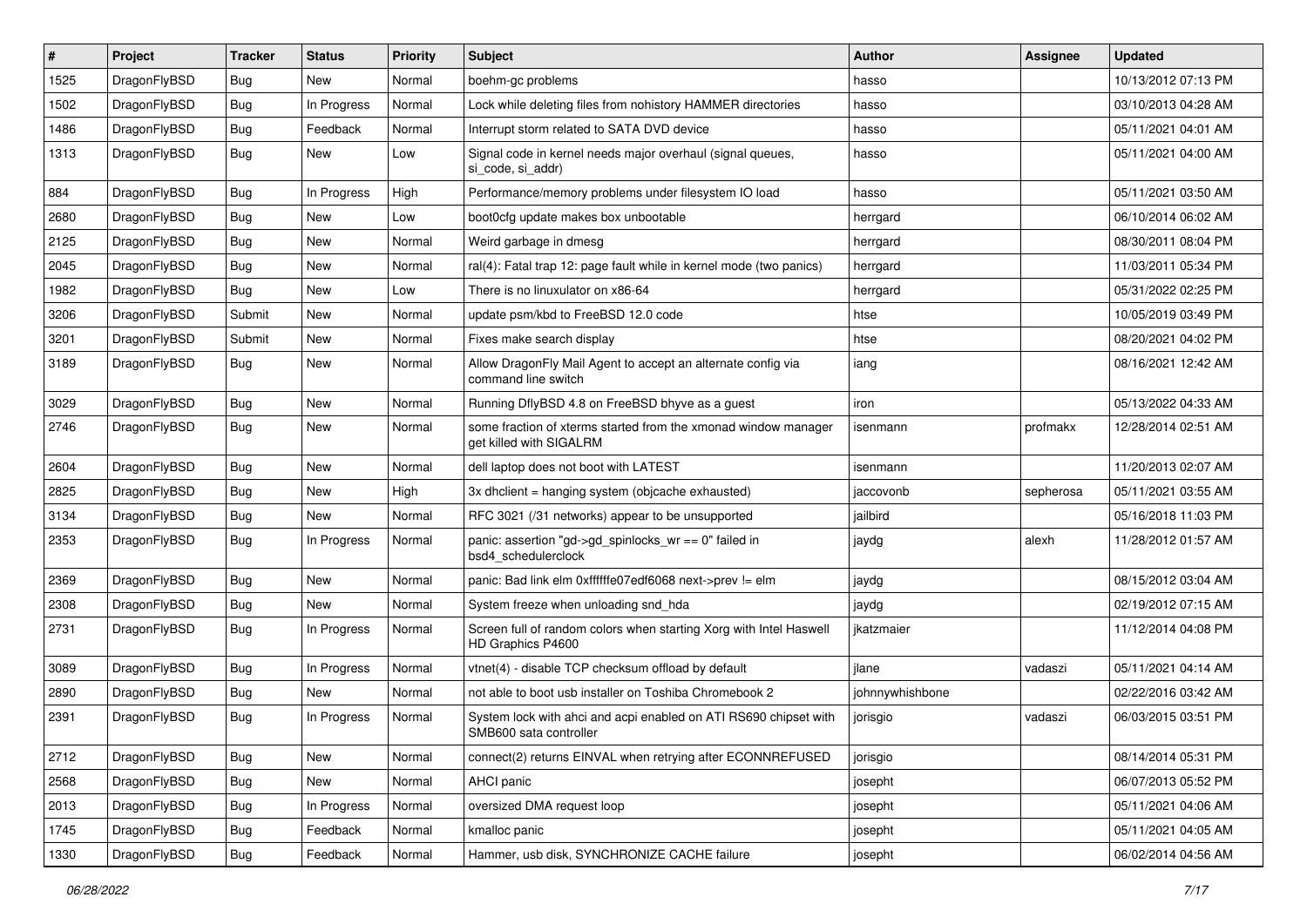| $\sharp$ | Project      | <b>Tracker</b> | <b>Status</b> | <b>Priority</b> | <b>Subject</b>                                                                                             | Author        | <b>Assignee</b> | <b>Updated</b>      |
|----------|--------------|----------------|---------------|-----------------|------------------------------------------------------------------------------------------------------------|---------------|-----------------|---------------------|
| 1717     | DragonFlyBSD | Bug            | Feedback      | Normal          | HAMMER panic in hammer_cursor_down()                                                                       | josepht1      |                 | 05/11/2021 04:05 AM |
| 2245     | DragonFlyBSD | <b>Bug</b>     | <b>New</b>    | Normal          | panic: assertion "ref < &td->td_toks_end" failed in lwkt_gettoken at<br>/usr/src/sys/kern/lwkt_token.c:588 | juanfra684    |                 | 11/22/2011 07:41 PM |
| 2153     | DragonFlyBSD | Bug            | New           | Normal          | Too many unuseful warnings at boot                                                                         | juanfra684    |                 | 10/18/2011 10:16 PM |
| 385      | DragonFlyBSD | Bug            | Feedback      | Low             | Mail archive address removal                                                                               | justin        | justin          | 03/09/2013 11:24 AM |
| 3228     | DragonFlyBSD | Bug            | New           | Low             | pfi kif unref: state refcount $\leq$ 0 in dmesg                                                            | justin        |                 | 03/05/2021 06:39 AM |
| 2444     | DragonFlyBSD | Bug            | New           | Normal          | Crash during Hammer overnight cleanup                                                                      | justin        |                 | 11/04/2012 07:58 AM |
| 2090     | DragonFlyBSD | <b>Bug</b>     | Feedback      | Normal          | snd_hda does not support headphone automute                                                                | justin        |                 | 03/29/2012 08:03 PM |
| 2645     | DragonFlyBSD | <b>Bug</b>     | New           | Normal          | panic with dsched fq and ioprio                                                                            | jyoung15      |                 | 02/20/2014 07:29 AM |
| 1727     | DragonFlyBSD | Bug            | Feedback      | Normal          | CD boot panic (2.6.1) (usb?)                                                                               | kiril         |                 | 05/15/2022 05:10 AM |
| 2529     | DragonFlyBSD | <b>Bug</b>     | New           | Low             | Sundance network adapter is not detected and attached                                                      | kworr         |                 | 03/25/2013 02:29 AM |
| 2421     | DragonFlyBSD | Bug            | New           | High            | Kernel panic: vm_fault: page 0xc0f70000 not busy!                                                          | lentferj      |                 | 10/03/2012 08:16 AM |
| 2288     | DragonFlyBSD | <b>Bug</b>     | Feedback      | Normal          | Random IO performance loss introduced since January 1st                                                    | lentferj      |                 | 01/23/2013 04:21 PM |
| 1939     | DragonFlyBSD | <b>Bug</b>     | <b>New</b>    | Normal          | Panic on nightly build and stress test box                                                                 | lentferj      |                 | 12/18/2010 08:41 AM |
| 1916     | DragonFlyBSD | Bug            | New           | Normal          | Constant crashes on x86_64 with UFS                                                                        | lentferj      |                 | 11/21/2010 07:40 PM |
| 2892     | DragonFlyBSD | <b>Bug</b>     | New           | Normal          | swap pager:indefinite wait bufferf error                                                                   | lhmwzy        |                 | 02/21/2016 10:32 PM |
| 3028     | DragonFlyBSD | <b>Bug</b>     | In Progress   | Normal          | installer: confusion of set/get disk encryption passphrase dialogs                                         | liweitianux   | tuxillo         | 06/03/2022 05:13 PM |
| 3310     | DragonFlyBSD | Bug            | In Progress   | Normal          | NVMM+QEMU fail to boot with UEFI: Mem Assist Failed<br>[gpa=0xfffffff0]                                    | liweitianux   |                 | 01/11/2022 03:22 PM |
| 2917     | DragonFlyBSD | Bug            | New           | Normal          | da8: reading primary partition table: error accessing offset<br>000000000000 for 512                       | liweitianux   |                 | 05/11/2021 08:43 PM |
| 2565     | DragonFlyBSD | Bug            | New           | Normal          | "ifconfig ix0 up" panic                                                                                    | Itpig402a     |                 | 06/03/2013 05:46 AM |
| 2434     | DragonFlyBSD | Bug            | <b>New</b>    | Normal          | BTX Halted - Boot fails on USB/GUI                                                                         | lucmv         |                 | 10/17/2012 08:12 PM |
| 2808     | DragonFlyBSD | <b>Bug</b>     | New           | Normal          | X freeze by switching between X and VT - results in black screen                                           | lukesky333    |                 | 05/11/2021 03:55 AM |
| 2531     | DragonFlyBSD | Bug            | New           | Normal          | camcontrol fails to disable APM                                                                            | m.lombardi85  |                 | 03/23/2013 12:28 PM |
| 2370     | DragonFlyBSD | <b>Bug</b>     | New           | Normal          | panic: ffs_valloc: dup alloc                                                                               | marino        | vsrinivas       | 02/01/2013 09:28 AM |
| 2167     | DragonFlyBSD | <b>Bug</b>     | <b>New</b>    | Normal          | shutdown/reboot fails after uptime msg                                                                     | marino        |                 | 11/28/2011 03:01 AM |
| 2092     | DragonFlyBSD | Bug            | New           | Normal          | Panic: Bad link elm 0x next->prev != elm                                                                   | masterblaster | dillon          | 12/04/2011 12:49 PM |
| 3035     | DragonFlyBSD | i Bug          | New           | Normal          | panic: assertion "cpu >= 0 && cpu < ncpus" failed in netisr_cpuport<br>at /usr/src/sys/net/netisr2.h:87    | masu          |                 | 05/11/2017 01:24 AM |
| 2809     | DragonFlyBSD | <b>Bug</b>     | New           | Normal          | hammer mirror-stream                                                                                       | masu          |                 | 04/10/2015 12:33 AM |
| 1860     | DragonFlyBSD | <b>Bug</b>     | Feedback      | Normal          | Panic while creating UFS fs on vn(4) for initrd                                                            | matthias      |                 | 02/29/2012 07:16 AM |
| 2067     | DragonFlyBSD | <b>Bug</b>     | New           | Normal          | sound/pcm: "play interrupt timeout, channel dead"                                                          | matthiasr     |                 | 05/11/2021 03:55 AM |
| 2598     | DragonFlyBSD | <b>Bug</b>     | New           | Normal          | i386 via USB Booting                                                                                       | mbzadegan     |                 | 10/21/2013 02:28 AM |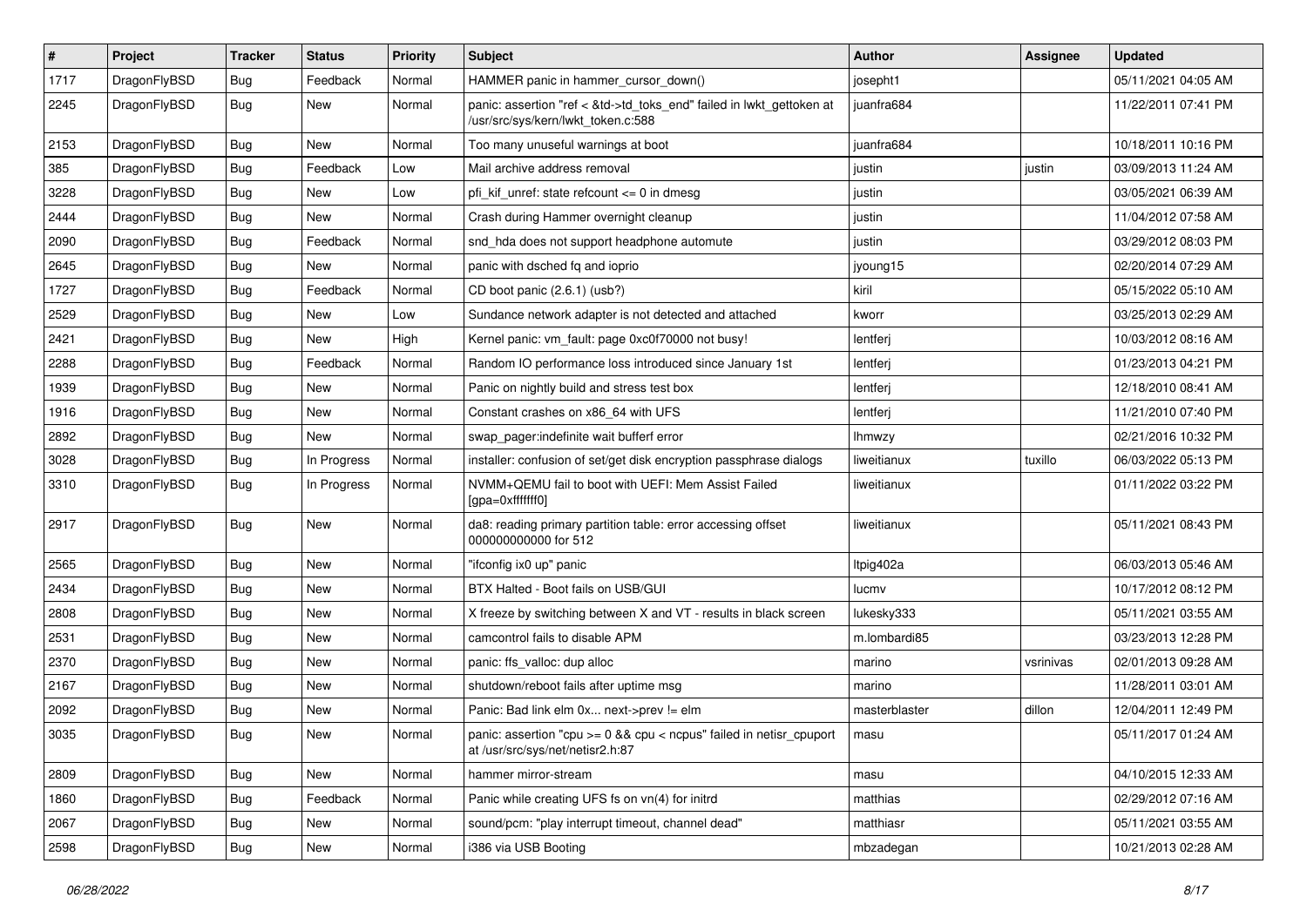| #    | Project      | <b>Tracker</b> | <b>Status</b> | <b>Priority</b> | <b>Subject</b>                                                                                                     | <b>Author</b>          | Assignee  | <b>Updated</b>      |
|------|--------------|----------------|---------------|-----------------|--------------------------------------------------------------------------------------------------------------------|------------------------|-----------|---------------------|
| 2644 | DragonFlyBSD | Bug            | Feedback      | Normal          | 3.6.0-REL trap 9 on boot                                                                                           | memmerto               |           | 11/27/2021 08:08 AM |
| 1293 | DragonFlyBSD | Bug            | <b>New</b>    | Normal          | 2.2.1-REL Installer Request                                                                                        | mk                     | tuxillo   | 05/11/2021 04:00 AM |
| 3317 | DragonFlyBSD | <b>Bug</b>     | In Progress   | Normal          | Network vtnet0 not working on Hetzner cloud                                                                        | mneumann               |           | 06/18/2022 03:55 AM |
| 3235 | DragonFlyBSD | <b>Bug</b>     | New           | Normal          | Kernel panic in devfs_vnops.c                                                                                      | mneumann               |           | 04/28/2020 07:00 AM |
| 3222 | DragonFlyBSD | Bug            | <b>New</b>    | Normal          | gcc - undefined reference to '__atomic_load' (missing libatomic?)                                                  | mneumann               |           | 02/08/2020 02:45 AM |
| 3111 | DragonFlyBSD | <b>Bug</b>     | In Progress   | High            | Mouse lags every second heavily under X11                                                                          | mneumann               |           | 12/12/2017 09:46 PM |
| 2972 | DragonFlyBSD | <b>Bug</b>     | New           | Normal          | ipfw3 "deny to me" does not work correctly                                                                         | mneumann               |           | 12/27/2016 12:11 PM |
| 2881 | DragonFlyBSD | <b>Bug</b>     | <b>New</b>    | Normal          | Pulseaudio hangs/resets system when starting X11                                                                   | mneumann               |           | 01/09/2016 03:08 AM |
| 2788 | DragonFlyBSD | <b>Bug</b>     | New           | Normal          | ioctl GSLICEINFO: Not working for vnode slice                                                                      | mneumann               |           | 02/12/2015 07:49 AM |
| 3218 | DragonFlyBSD | Bug            | New           | Normal          | Kernel panics are not sent to comconsole when booted over EFI                                                      | mqudsi                 |           | 12/02/2019 08:52 PM |
| 168  | DragonFlyBSD | <b>Bug</b>     | In Progress   | Normal          | Livelocked limit engaged while trying to setup IPW wireless                                                        | mschacht               | sepherosa | 05/11/2021 04:05 AM |
| 1144 | DragonFlyBSD | <b>Bug</b>     | Feedback      | Normal          | Incorrect clock under KVM                                                                                          | msylvan                |           | 03/09/2013 01:17 PM |
| 679  | DragonFlyBSD | <b>Bug</b>     | New           | Low             | Netgraph backward compatibility for old *LEN constants                                                             | nant                   | nant      | 02/18/2014 05:45 AM |
| 2104 | DragonFlyBSD | <b>Bug</b>     | New           | Normal          | network configuration seg. fault on install CD                                                                     | navratil               |           | 07/26/2011 07:55 AM |
| 2958 | DragonFlyBSD | Bug            | Feedback      | Normal          | Hammer FS dies during pruning after massive write load                                                             | neilb                  |           | 10/11/2016 04:20 AM |
| 2957 | DragonFlyBSD | <b>Bug</b>     | Feedback      | Normal          | swapoff -a followed by swapon -a doesn't give your swap back                                                       | neilb                  |           | 10/09/2016 04:17 AM |
| 2098 | DragonFlyBSD | Submit         | New           | Normal          | [PATCH] correct ath man page example<br>(/usr/src/share/man/man4/ath.4)                                            | nobody                 |           | 11/15/2011 12:27 AM |
| 3215 | DragonFlyBSD | Bug            | New           | Normal          | Hang in todrain(3) after write(3)                                                                                  | noloader               |           | 11/25/2019 03:08 PM |
| 2622 | DragonFlyBSD | <b>Bug</b>     | New           | Normal          | VAIO FIT15E fn keys support                                                                                        | nonsolosoft            |           | 12/31/2013 01:31 AM |
| 2621 | DragonFlyBSD | <b>Bug</b>     | New           | Normal          | core dump using cdrom                                                                                              | nonsolosoft            |           | 12/27/2013 12:43 AM |
| 2412 | DragonFlyBSD | <b>Bug</b>     | <b>New</b>    | Normal          | wlan0 fails to get address via dhclient                                                                            | nonsolosoft            |           | 08/30/2012 05:55 AM |
| 2182 | DragonFlyBSD | Bug            | <b>New</b>    | Normal          | if_msk PHY FIFO underrun/overflow                                                                                  | nonsolosoft            |           | 09/03/2012 06:39 AM |
| 1193 | DragonFlyBSD | Bug            | New           | Normal          | kernel doesn't recognize cdrom drive                                                                               | nonsolosoft            |           | 01/25/2014 09:11 PM |
| 3052 | DragonFlyBSD | <b>Bug</b>     | New           | Normal          | panic DragonFly v4.8.1-RELEASE by mounting a malformed NTFS<br>image [64.000]                                      | open.source@ribose.com |           | 08/14/2017 03:22 AM |
| 3051 | DragonFlyBSD | Bug            | New           | Normal          | panic DragonFly v4.8.1-RELEASE by mounting a malformed NTFS<br>image [12.000]                                      | open.source@ribose.com |           | 08/14/2017 03:20 AM |
| 3049 | DragonFlyBSD | Bug            | New           | Normal          | panic DragonFly v4.8.1-RELEASE by mounting a malformed<br>msdosfs image [12.128]                                   | open.source@ribose.com |           | 08/14/2017 02:53 AM |
| 2802 | DragonFlyBSD | <b>Bug</b>     | <b>New</b>    | Normal          | USB Wifi urtwn0 crash from cd boot                                                                                 | opvalues               |           | 03/10/2015 01:07 AM |
| 2799 | DragonFlyBSD | <b>Bug</b>     | New           | Normal          | Fatal trap 12 caused by moused(8) -p /dev/cual0                                                                    | opvalues               |           | 03/04/2015 11:01 PM |
| 3152 | DragonFlyBSD | <b>Bug</b>     | Feedback      | Normal          | Console's size in ttyv0 and single user mode is sticking to 80x25,<br>while ttyv1 can make use of the whole screen | overtime               |           | 02/24/2019 01:08 AM |
| 3107 | DragonFlyBSD | Bug            | New           | Low             | ACPI interrupt storm when loading i915 on Lenovo T460                                                              | oyvinht                |           | 07/15/2020 07:01 AM |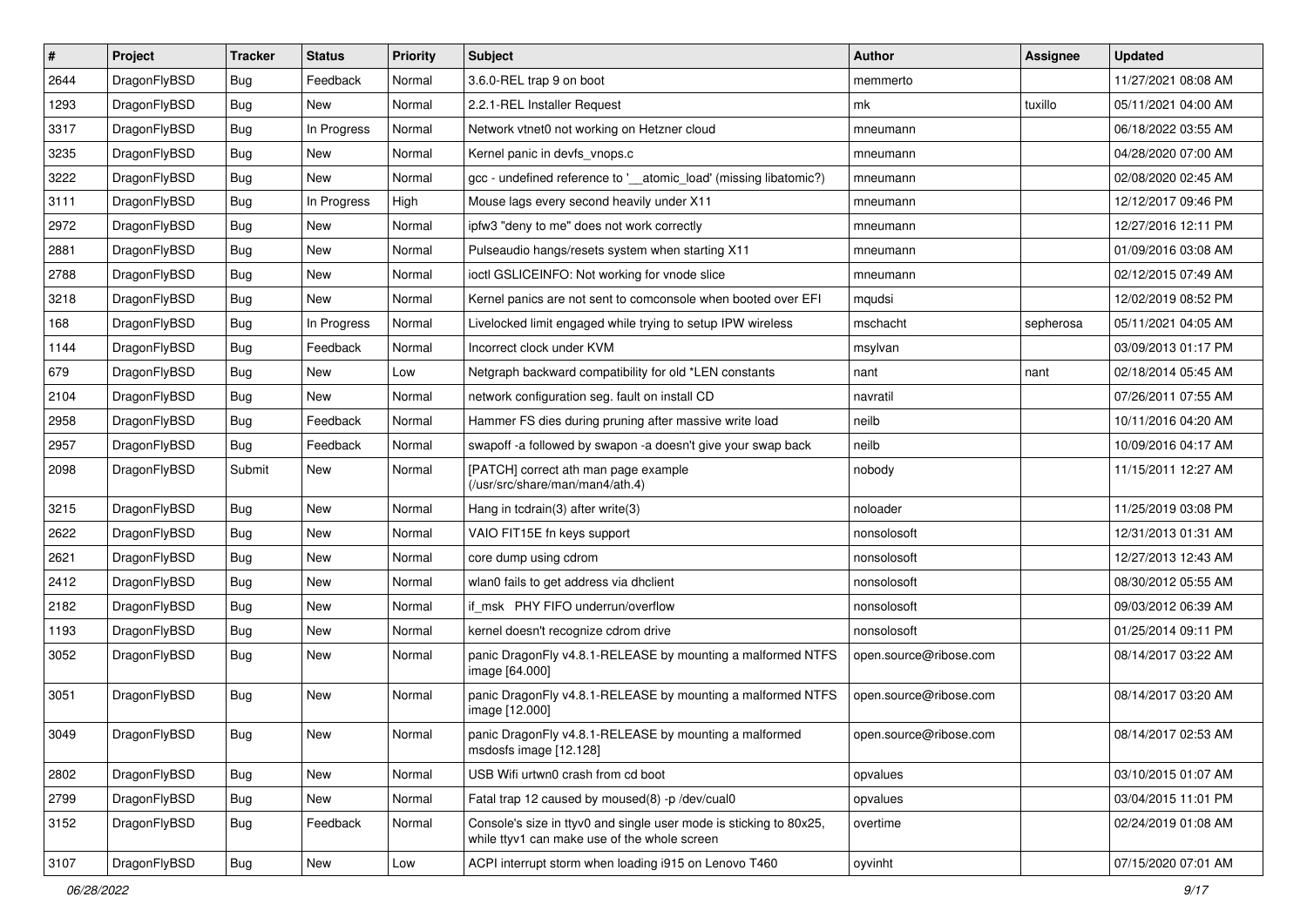| $\sharp$ | Project      | <b>Tracker</b> | <b>Status</b> | <b>Priority</b> | Subject                                                                                                        | <b>Author</b> | Assignee | <b>Updated</b>      |
|----------|--------------|----------------|---------------|-----------------|----------------------------------------------------------------------------------------------------------------|---------------|----------|---------------------|
| 2874     | DragonFlyBSD | <b>Bug</b>     | <b>New</b>    | Normal          | make world DESTDIR=/emptydir fails                                                                             | pascii        |          | 12/25/2015 07:04 AM |
| 2117     | DragonFlyBSD | <b>Bug</b>     | New           | High            | ACPI and/or bce(4) problem with 2.11.0.673.g0d557 on HP DL380<br>G6                                            | pauska        |          | 08/22/2011 10:15 AM |
| 1769     | DragonFlyBSD | <b>Bug</b>     | <b>New</b>    | Normal          | panic: assertion: tp->tt_msg->tt_cpuid == mycpuid in<br>tcp callout active                                     | pavalos       | sjg      | 05/15/2022 11:07 AM |
| 1969     | DragonFlyBSD | <b>Bug</b>     | <b>New</b>    | Normal          | pf-related network problem                                                                                     | pavalos       | lentferj | 02/01/2011 06:57 PM |
| 1946     | DragonFlyBSD | <b>Bug</b>     | New           | Normal          | ieee80211 panic                                                                                                | pavalos       | josepht  | 01/27/2011 06:00 PM |
| 2898     | DragonFlyBSD | <b>Bug</b>     | <b>New</b>    | Normal          | <b>HAMMER</b> panic                                                                                            | pavalos       |          | 11/03/2018 07:05 AM |
| 2526     | DragonFlyBSD | <b>Bug</b>     | <b>New</b>    | Normal          | hammer cleanup doesn't run on first day of DST                                                                 | pavalos       |          | 10/18/2016 05:28 PM |
| 2248     | DragonFlyBSD | <b>Bug</b>     | <b>New</b>    | Normal          | sysctl panic                                                                                                   | pavalos       |          | 11/23/2011 06:23 PM |
| 2199     | DragonFlyBSD | <b>Bug</b>     | <b>New</b>    | Normal          | screen segfaults if utmpx isn't present                                                                        | pavalos       |          | 11/15/2011 10:52 PM |
| 2099     | DragonFlyBSD | <b>Bug</b>     | New           | Normal          | page fault panic in vm system                                                                                  | pavalos       |          | 07/10/2011 08:51 AM |
| 2048     | DragonFlyBSD | <b>Bug</b>     | <b>New</b>    | Normal          | panic: ffs_sync: rofs mod                                                                                      | pavalos       |          | 04/12/2011 05:45 AM |
| 2008     | DragonFlyBSD | <b>Bug</b>     | New           | Normal          | lwkt_setcpu_remote: td->td_flags 00800621 console flood                                                        | pavalos       |          | 03/06/2011 09:37 PM |
| 1949     | DragonFlyBSD | <b>Bug</b>     | <b>New</b>    | Normal          | iwn panic                                                                                                      | pavalos       |          | 01/30/2011 03:21 AM |
| 599      | DragonFlyBSD | <b>Bug</b>     | New           | Urgent          | 1.9.0 reproducable panic                                                                                       | pavalos       |          | 12/22/2010 01:08 AM |
| 3226     | DragonFlyBSD | <b>Bug</b>     | <b>New</b>    | Normal          | Xorg freezes in vm: thread stuck in "objtrm1"                                                                  | peeter        |          | 04/08/2020 02:10 AM |
| 2970     | DragonFlyBSD | <b>Bug</b>     | <b>New</b>    | Normal          | kernel 4.7: "Is -I" causes panic on UDF filesystem: "bgetvp -<br>overlapping buffer"                           | peeter        |          | 12/21/2016 02:46 AM |
| 1943     | DragonFlyBSD | <b>Bug</b>     | <b>New</b>    | Normal          | hammer assertion panic                                                                                         | peter         |          | 12/27/2010 12:45 AM |
| 1990     | DragonFlyBSD | <b>Bug</b>     | <b>New</b>    | Normal          | /mnt too large to mount                                                                                        | peur.neu      |          | 02/16/2011 11:24 PM |
| 1951     | DragonFlyBSD | <b>Bug</b>     | <b>New</b>    | Normal          | dma_timeouts at phyaddr on a good hdd                                                                          | peur.neu      |          | 01/04/2011 07:12 AM |
| 3247     | DragonFlyBSD | <b>Bug</b>     | <b>New</b>    | Normal          | Kernel panic doing nothing much                                                                                | phma          |          | 09/12/2020 11:40 PM |
| 2816     | DragonFlyBSD | <b>Bug</b>     | <b>New</b>    | Normal          | A multitasking process being debugged can get stuck                                                            | phma          |          | 05/19/2015 03:57 AM |
| 2611     | DragonFlyBSD | <b>Bug</b>     | New           | Normal          | Change in IP address results in network not working                                                            | phma          |          | 12/05/2013 07:55 PM |
| 2557     | DragonFlyBSD | <b>Bug</b>     | <b>New</b>    | Normal          | stock 3.4.1 kernel halts during booting if dm and dm_target_crypt<br>are loaded and RAID controller is present | phma          |          | 05/12/2013 10:38 PM |
| 2552     | DragonFlyBSD | <b>Bug</b>     | <b>New</b>    | Low             | hammer recovery should indicate progress                                                                       | phma          |          | 05/03/2013 12:13 AM |
| 2547     | DragonFlyBSD | <b>Bug</b>     | <b>New</b>    | High            | crashed while doing a dry run of pkg_rolling-replace                                                           | phma          |          | 04/18/2013 10:40 PM |
| 2389     | DragonFlyBSD | <b>Bug</b>     | New           | Normal          | computer crashed while listing processes                                                                       | phma          |          | 06/18/2012 02:49 PM |
| 2387     | DragonFlyBSD | <b>Bug</b>     | New           | Normal          | hammer ignores -t during dedup                                                                                 | phma          |          | 06/17/2012 12:30 PM |
| 2331     | DragonFlyBSD | <b>Bug</b>     | New           | Normal          | reading mouse mode from unopen file descriptor hangs mouse<br>driver                                           | phma          |          | 03/14/2012 09:43 AM |
| 2311     | DragonFlyBSD | <b>Bug</b>     | New           | Normal          | Xorg crash having something to do with drm                                                                     | phma          |          | 02/22/2012 09:59 AM |
| 2306     | DragonFlyBSD | <b>Bug</b>     | New           | Normal          | a crash starts the kernel debugger in text mode, but just reboots in $X \mid p$ hma                            |               |          | 02/11/2012 08:02 PM |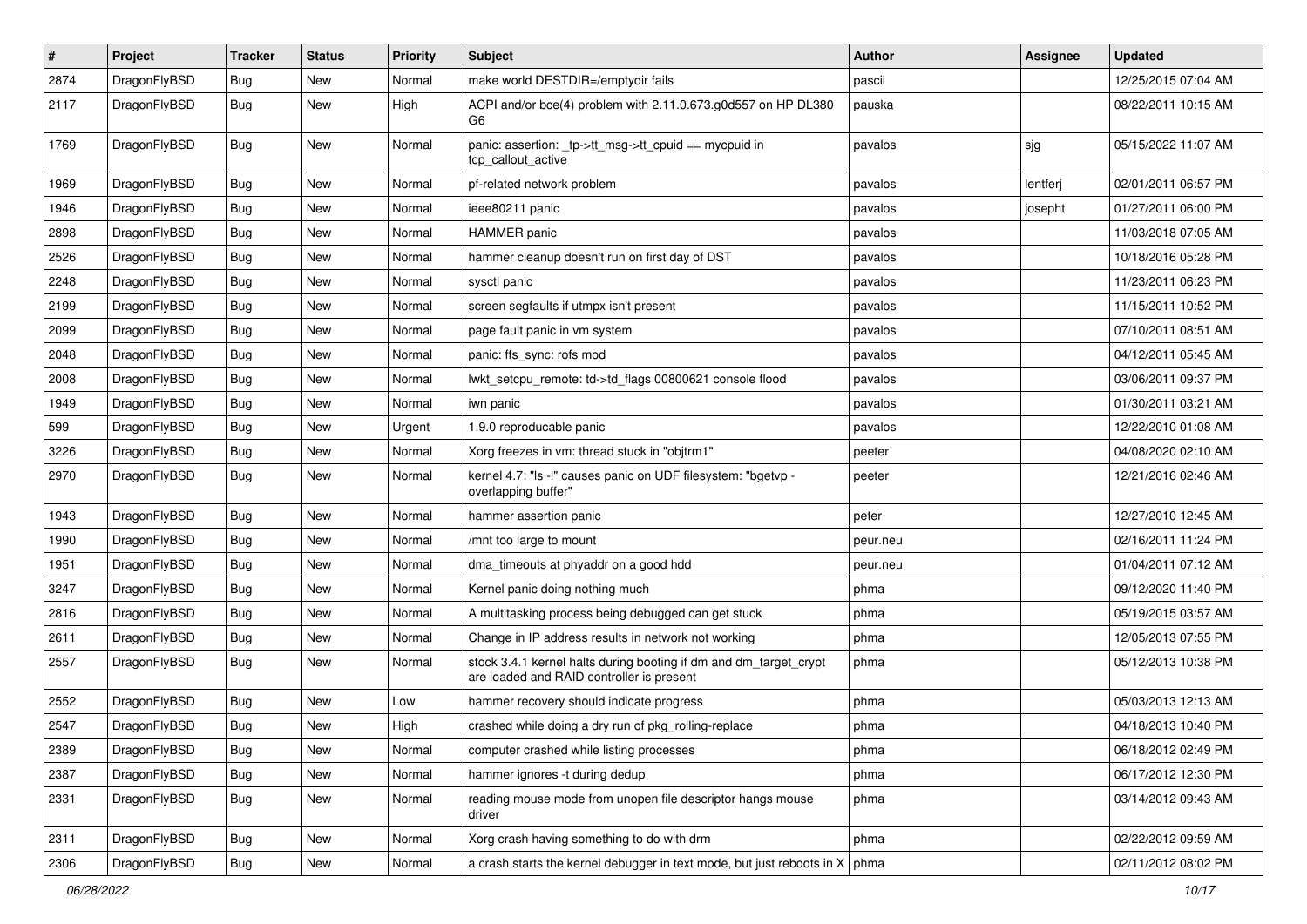| $\pmb{\#}$ | Project      | <b>Tracker</b> | <b>Status</b> | <b>Priority</b> | Subject                                                                                                                                                                                           | Author       | Assignee | <b>Updated</b>      |
|------------|--------------|----------------|---------------|-----------------|---------------------------------------------------------------------------------------------------------------------------------------------------------------------------------------------------|--------------|----------|---------------------|
| 1559       | DragonFlyBSD | Bug            | New           | Normal          | kernel trap                                                                                                                                                                                       | phma         |          | 11/27/2021 08:43 AM |
| 3302       | DragonFlyBSD | Bug            | New           | Normal          | Will not boot on System76 Lemur Pro (lemp10)                                                                                                                                                      | piecuch      |          | 11/03/2021 10:21 AM |
| 3298       | DragonFlyBSD | Bug            | New           | Normal          | Running "w" and having logged in via XDM through VNC, "w" prints<br>an extra error message                                                                                                        | piecuch      |          | 10/25/2021 09:16 AM |
| 3239       | DragonFlyBSD | Bug            | <b>New</b>    | Normal          | unable to SIGKILL glitched emacs                                                                                                                                                                  | piecuch      |          | 05/26/2020 03:30 AM |
| 3238       | DragonFlyBSD | Bug            | New           | Normal          | race conditions when printing from vkernel console                                                                                                                                                | piecuch      |          | 05/19/2020 02:50 PM |
| 2496       | DragonFlyBSD | <b>Bug</b>     | New           | Normal          | NTFS malloc limit exceeded                                                                                                                                                                        | plasmob      | tuxillo  | 02/19/2013 08:47 AM |
| 3245       | DragonFlyBSD | Bug            | New           | Normal          | panic: free: guard1x fail, i915 load from loader.conf                                                                                                                                             | polachok     |          | 08/21/2020 10:36 AM |
| 1101       | DragonFlyBSD | Bug            | Feedback      | Normal          | ohci related panic                                                                                                                                                                                | polachok     |          | 05/11/2021 04:00 AM |
| 1577       | DragonFlyBSD | Bug            | Feedback      | Normal          | panic: assertion: leaf->base.obj_id == ip->obj_id in<br>hammer_ip_delete_range                                                                                                                    | qhwt+dfly    |          | 05/11/2021 04:01 AM |
| 1387       | DragonFlyBSD | Bug            | Feedback      | Normal          | zero-size malloc and ps: kvm_getprocs: Bad address                                                                                                                                                | qhwt+dfly    |          | 05/11/2021 04:00 AM |
| 1368       | DragonFlyBSD | Bug            | In Progress   | Normal          | suspend signal race?                                                                                                                                                                              | qhwt+dfly    |          | 05/11/2021 03:51 AM |
| 570        | DragonFlyBSD | Bug            | Feedback      | Normal          | 1.8.x: ACPI problems                                                                                                                                                                              | qhwt+dfly    |          | 06/02/2014 03:45 AM |
| 1876       | DragonFlyBSD | Bug            | New           | Normal          | devfs in jail + logging out from console(ttyv1+) -> panic                                                                                                                                         | qhwt.dfly    | tuxillo  | 05/31/2022 03:24 PM |
| 1942       | DragonFlyBSD | Bug            | New           | Normal          | locking against myself in getcacheblk()?                                                                                                                                                          | qhwt.dfly    |          | 05/31/2022 02:15 PM |
| 1917       | DragonFlyBSD | Bug            | New           | Normal          | panic: assertion: (RB_EMPTY(&ip->rec_tree) && (ip->flags &<br>HAMMER_INODE_XDIRTY) == 0)    (!RB_EMPTY(&ip->rec_tree)<br>&& (ip->flags & HAMMER_INODE_XDIRTY) != 0) in<br>hammer_flush_inode_done | qhwt.dfly    |          | 11/24/2010 03:23 AM |
| 2371       | DragonFlyBSD | Bug            | <b>New</b>    | Normal          | Timezone problem with America/Sao_Paulo                                                                                                                                                           | raitech      |          | 05/17/2012 01:42 PM |
| 1560       | DragonFlyBSD | Bug            | Feedback      | Normal          | Unable to modify partition table on ThinkPad T61p during install                                                                                                                                  | rehsack      |          | 01/15/2015 08:57 AM |
| 3313       | DragonFlyBSD | Bug            | New           | Normal          | Can't boot from my live USB at all. The kernel loading process<br>hangs.                                                                                                                          | rempas       |          | 06/03/2022 12:16 AM |
| 2822       | DragonFlyBSD | Bug            | <b>New</b>    | Normal          | USB 3.0 stick throws "reading primary partition table: error<br>accessing offset 000[] for 152" error, while the stick works on any<br>other OS I tested                                          | revuwa       | profmakx | 06/29/2015 05:56 AM |
| 2675       | DragonFlyBSD | <b>Bug</b>     | <b>New</b>    | Low             | Ultimate N WiFi Link 5300 get iwn_intr: fatal firmware error on 5GHz                                                                                                                              | revuwa       |          | 05/11/2021 04:07 AM |
| 1836       | DragonFlyBSD | Bug            | New           | Normal          | Incorrect TCP checksum show up in tcpdump                                                                                                                                                         | robgar1      |          | 05/15/2022 11:22 AM |
| 2430       | DragonFlyBSD | Bug            | New           | Normal          | Alternate Password Hash method                                                                                                                                                                    | robin.carey1 |          | 10/07/2012 06:28 AM |
| 2138       | DragonFlyBSD | <b>Bug</b>     | New           | Normal          | > 100% CPU usage                                                                                                                                                                                  | robin.carey1 |          | 09/26/2011 12:20 PM |
| 600        | DragonFlyBSD | <b>Bug</b>     | New           | Low             | /sys/libkern/karc4random                                                                                                                                                                          | robin_carey5 | profmakx | 01/19/2015 03:07 AM |
| 2626       | DragonFlyBSD | Bug            | New           | Normal          | iwn driver drops with error: "firmware error 'iwn_intr: fatal firmware<br>error"                                                                                                                  | rodyaj       |          | 01/09/2014 05:50 AM |
| 2738       | DragonFlyBSD | Bug            | New           | Normal          | Hammer: Strange behavior when trying to recover old version of<br>moved file                                                                                                                      | roland       |          | 11/20/2014 08:02 AM |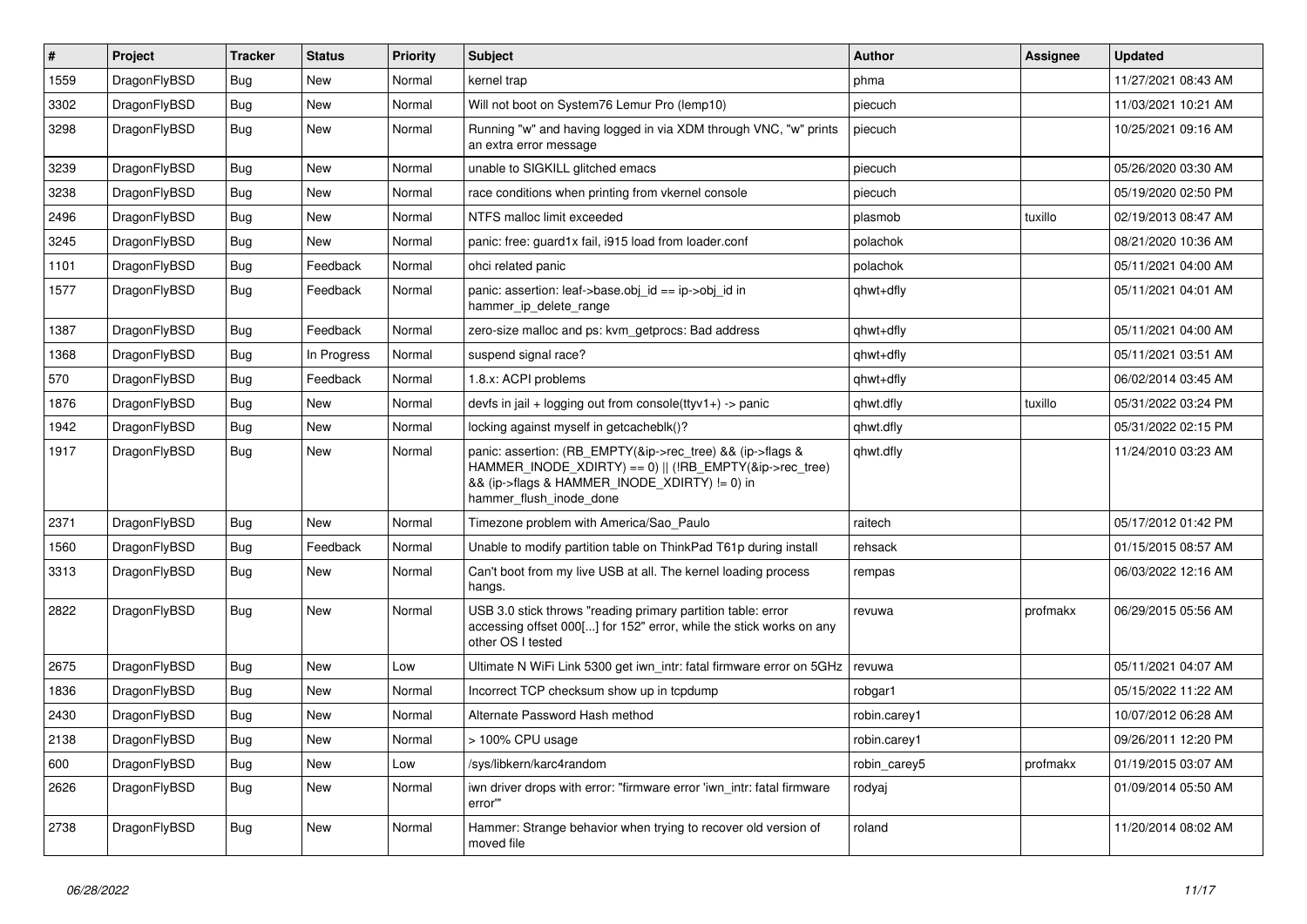| $\pmb{\#}$ | Project      | <b>Tracker</b> | <b>Status</b> | <b>Priority</b> | Subject                                                                                         | <b>Author</b> | <b>Assignee</b> | <b>Updated</b>      |
|------------|--------------|----------------|---------------|-----------------|-------------------------------------------------------------------------------------------------|---------------|-----------------|---------------------|
| 3141       | DragonFlyBSD | Bug            | <b>New</b>    | Normal          | dhclient blocks boot process                                                                    | rowo          |                 | 12/16/2018 11:01 AM |
| 2887       | DragonFlyBSD | Bug            | New           | Low             | Missing extattr_namespace_to_string and<br>extattr string to namespace functions                | rubenk        |                 | 02/06/2016 05:09 AM |
| 998        | DragonFlyBSD | Bug            | In Progress   | Normal          | Unconfiguring a vn while it is mounted                                                          | rumcic        | tuxillo         | 05/11/2021 04:00 AM |
| 2423       | DragonFlyBSD | Bug            | New           | Urgent          | After multiple panics/locks, hitting KKASSERT in<br>hammer init cursor                          | rumcic        |                 | 09/18/2012 02:28 AM |
| 2080       | DragonFlyBSD | Bug            | <b>New</b>    | Normal          | panic: lockmgr thrd sleep: called from interrupt, ipi, or hard code<br>section                  | rumcic        |                 | 05/30/2011 05:06 PM |
| 2072       | DragonFlyBSD | Bug            | <b>New</b>    | Normal          | Fatal trap 12: stopped at lwkt_send_ipiq3                                                       | rumcic        |                 | 05/17/2011 04:12 AM |
| 1975       | DragonFlyBSD | Bug            | <b>New</b>    | Normal          | Applications seg fault in select() and poll()                                                   | rumcic        |                 | 05/31/2022 02:58 PM |
| 1874       | DragonFlyBSD | Bug            | <b>New</b>    | Normal          | mpd listening on all IPs, accepting only on one                                                 | rumcic        |                 | 05/08/2011 01:01 PM |
| 1873       | DragonFlyBSD | Bug            | New           | Normal          | Panic upon usb mouse detach and reattaching                                                     | rumcic        |                 | 02/01/2011 09:53 AM |
| 1580       | DragonFlyBSD | Bug            | Feedback      | Normal          | Panic (Fatal trap 12: page fault while in kernel mode) while playing<br>with pf and netif names | rumcic        |                 | 12/21/2018 01:21 AM |
| 1489       | DragonFlyBSD | Bug            | Feedback      | Normal          | panic: ufs dirbad: bad dir                                                                      | rumcic        |                 | 03/10/2013 04:34 AM |
| 1250       | DragonFlyBSD | Bug            | Feedback      | Normal          | Panic upon plugging an USB flash drive into the machine                                         | rumcic        |                 | 03/10/2013 05:17 AM |
| 1249       | DragonFlyBSD | Bug            | Feedback      | Normal          | panic: ffs_vfree: freeing free inode                                                            | rumcic        |                 | 03/10/2013 05:13 AM |
| 1218       | DragonFlyBSD | Bug            | In Progress   | Normal          | panic: assertion: $error == 0$ in hammer start transaction                                      | rumcic        |                 | 05/11/2021 04:00 AM |
| 1192       | DragonFlyBSD | Submit         | <b>New</b>    | Normal          | KKASSERTs in sys/kern/uipc_{msg,socket}.c are too strict                                        | rumcic        |                 | 05/11/2021 04:07 AM |
| 2316       | DragonFlyBSD | Bug            | New           | Normal          | Ungraceful invalid password handling for adding a new user in the<br>installer                  | rune          |                 | 04/27/2012 11:23 PM |
| 2549       | DragonFlyBSD | Bug            | In Progress   | Normal          | netgraph7: Kernel page fault.                                                                   | russiane39    | nant            | 05/10/2013 11:20 PM |
| 3047       | DragonFlyBSD | Bug            | <b>New</b>    | Normal          | HAMMER critical write error                                                                     | samuel        |                 | 06/19/2019 09:50 AM |
| 2123       | DragonFlyBSD | Bug            | <b>New</b>    | Normal          | hammer is losing files                                                                          | schmir        |                 | 08/30/2011 07:56 PM |
| 2100       | DragonFlyBSD | <b>Bug</b>     | Feedback      | Normal          | devfs related panic                                                                             | sepherosa     | alexh           | 07/10/2011 02:29 PM |
| 2042       | DragonFlyBSD | Bug            | New           | Normal          | kernel panic, when run boot0cfg                                                                 | sepherosa     |                 | 05/31/2022 03:01 PM |
| 1944       | DragonFlyBSD | <b>Bug</b>     | New           | Normal          | panic: backing_object 0xdea7b258 was somehow re-referenced<br>during collapse!                  | sepherosa     |                 | 12/27/2010 02:06 AM |
| 3160       | DragonFlyBSD | Submit         | In Progress   | Normal          | State the implementation difference in pkill/pgrep manual                                       | sevan         | tuxillo         | 06/03/2022 05:15 PM |
| 2924       | DragonFlyBSD | Bug            | <b>New</b>    | Normal          | cat -v fails to tag characters in extended table with M- prefix with<br>some locales            | sevan         |                 | 07/11/2016 07:18 AM |
| 2933       | DragonFlyBSD | Submit         | New           | Normal          | Remove unix domain socket support from cat(1)                                                   | sevan         |                 | 08/01/2016 08:10 PM |
| 2396       | DragonFlyBSD | <b>Bug</b>     | Feedback      | High            | Latest 3.1 development version core dumps while destroying master<br><b>PFS</b>                 | sgeorge       |                 | 01/23/2013 04:10 PM |
| 2347       | DragonFlyBSD | Bug            | Feedback      | High            | Hammer PFSes destroy does not give back full space allocated to<br><b>PFS</b>                   | sgeorge       |                 | 07/19/2012 01:11 AM |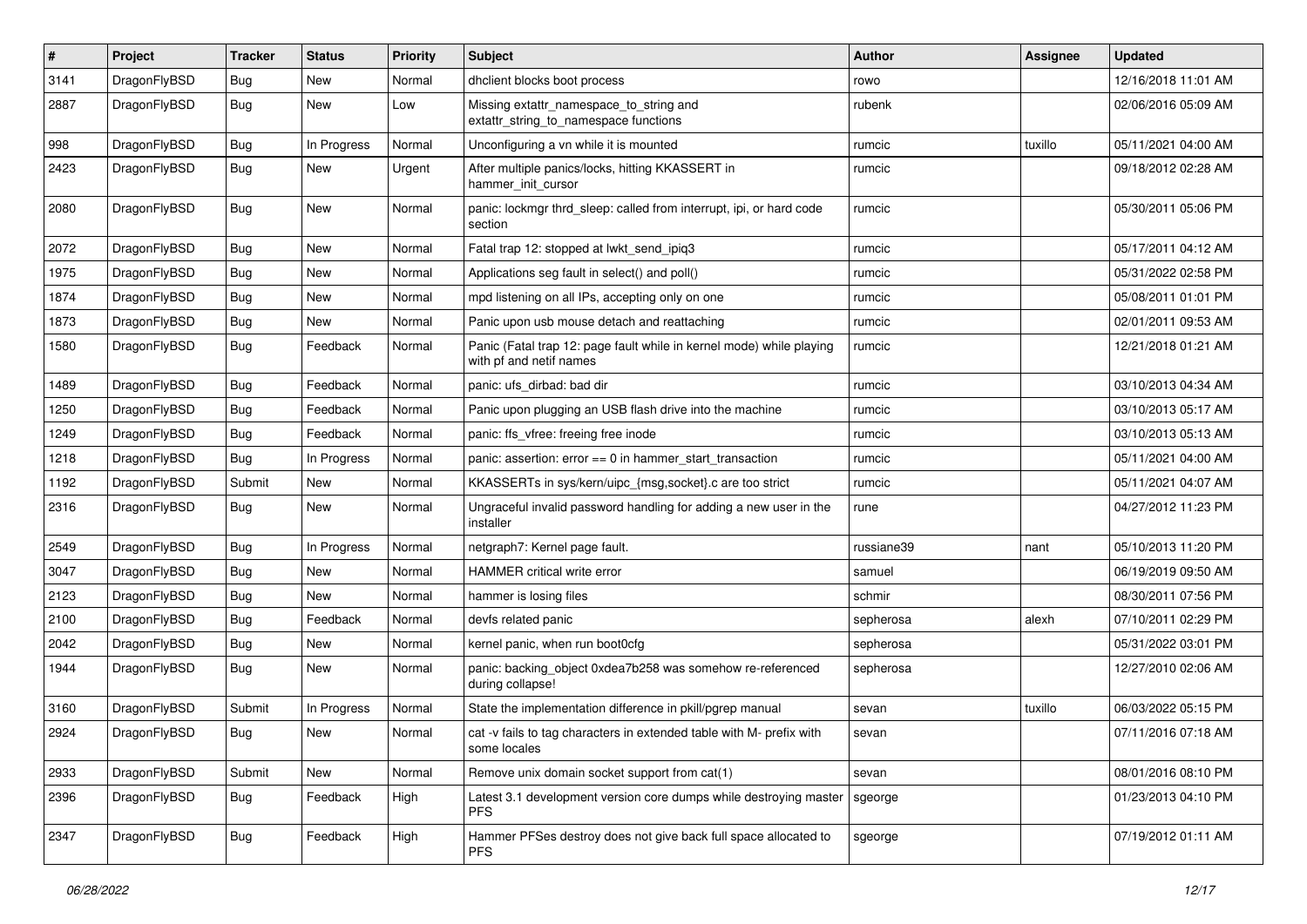| $\sharp$ | Project      | <b>Tracker</b> | <b>Status</b> | <b>Priority</b> | <b>Subject</b>                                                                      | Author     | Assignee | <b>Updated</b>      |
|----------|--------------|----------------|---------------|-----------------|-------------------------------------------------------------------------------------|------------|----------|---------------------|
| 2124     | DragonFlyBSD | Bug            | New           | Normal          | getty repeating too quickly on port /dev/ttyv0                                      | sgeorge.ml |          | 09/01/2011 04:28 AM |
| 2891     | DragonFlyBSD | Bug            | New           | Normal          | Kernel panic in IEEE802.11 related code                                             | shamaz     |          | 05/29/2016 05:49 PM |
| 2863     | DragonFlyBSD | <b>Bug</b>     | <b>New</b>    | Normal          | HAMMER synch tid is zero                                                            | shamaz     |          | 12/12/2015 11:24 PM |
| 2820     | DragonFlyBSD | <b>Bug</b>     | New           | Normal          | TP-Link USB Wi-Fi adapter cannot be reattached to the system                        | shamaz     |          | 05/22/2015 09:45 PM |
| 1961     | DragonFlyBSD | Bug            | <b>New</b>    | Normal          | Can't create dump from DDB                                                          | shamaz     |          | 01/29/2011 09:02 PM |
| 1935     | DragonFlyBSD | Bug            | <b>New</b>    | Normal          | mouse does not work after switching between x and console                           | shamaz     |          | 12/13/2010 10:06 AM |
| 1884     | DragonFlyBSD | Bug            | New           | Normal          | System completely freezes while listening music (devbuf: malloc<br>limit exceeded)  | shamaz     |          | 01/24/2011 05:00 PM |
| 1302     | DragonFlyBSD | Bug            | In Progress   | Normal          | Checkpoint regression?                                                              | sjg        | sjg      | 07/10/2013 05:22 PM |
| 2141     | DragonFlyBSD | <b>Bug</b>     | <b>New</b>    | Urgent          | loader and/or documentation broken                                                  | sjg        |          | 01/20/2012 10:51 AM |
| 2061     | DragonFlyBSD | Bug            | <b>New</b>    | Normal          | USB keyboard boot panic                                                             | sjg        |          | 05/04/2012 12:20 AM |
| 1786     | DragonFlyBSD | Bug            | <b>New</b>    | Normal          | Calling NULL function pointer initiates panic loop                                  | sjg        |          | 10/11/2010 05:28 PM |
| 1964     | DragonFlyBSD | Bug            | <b>New</b>    | Normal          | iwn (panic assertion : wlan_assert_serialized)                                      | sjmm.ptr   | josepht  | 02/01/2011 12:57 PM |
| 2936     | DragonFlyBSD | Bug            | <b>New</b>    | Normal          | loader.efi crashes while loading kernel                                             | spaceille  |          | 08/20/2016 06:17 AM |
| 2587     | DragonFlyBSD | Bug            | <b>New</b>    | Normal          | SATA DVD writer not detected by DragonFly                                           | srussell   |          | 09/04/2020 08:55 AM |
| 2586     | DragonFlyBSD | Bug            | <b>New</b>    | Normal          | pf: "modulate" state seems problematic                                              | srussell   |          | 09/25/2013 07:36 PM |
| 2077     | DragonFlyBSD | Bug            | New           | Normal          | USB devices conflicting                                                             | srussell   |          | 05/17/2011 05:12 PM |
| 3129     | DragonFlyBSD | Bug            | <b>New</b>    | High            | Kernel panic with 5.2.0 on A2SDi-4C-HLN4F                                           | stateless  |          | 04/24/2018 12:50 AM |
| 2055     | DragonFlyBSD | Bug            | <b>New</b>    | Normal          | $ssh + IPV6 + bridge \Rightarrow connection freezes$                                | steve      |          | 04/24/2011 07:13 PM |
| 2004     | DragonFlyBSD | Bug            | <b>New</b>    | Normal          | LWKT_WAIT_IPIQ panic                                                                | steve      |          | 03/08/2011 05:46 PM |
| 2020     | DragonFlyBSD | Bug            | New           | Low             | Port brcm80211 driver from Linux to DragonFly BSD                                   | studer     |          | 03/05/2011 10:54 PM |
| 2082     | DragonFlyBSD | Bug            | <b>New</b>    | Normal          | dfbsd 2.10.1 amd64 - mc port build error with 'bmake bin-install'                   | sun-doctor |          | 05/25/2011 07:18 PM |
| 2509     | DragonFlyBSD | Bug            | New           | Normal          | Redefinition of DIRBLKSIZ in restore(8)                                             | swildner   |          | 06/04/2022 04:40 AM |
| 1913     | DragonFlyBSD | <b>Bug</b>     | New           | Normal          | panic: assertion: ip->flush_state != HAMMER_FST_FLUSH in<br>hammer_flush_inode_core | swildner   |          | 11/20/2010 05:27 PM |
| 1907     | DragonFlyBSD | Bug            | <b>New</b>    | Normal          | Hammer crash in hammer flusher flush()                                              | swildner   |          | 11/11/2010 05:07 AM |
| 243      | DragonFlyBSD | Bug            | Feedback      | Normal          | weird behavior in the shell                                                         | swildner   |          | 05/31/2022 02:51 PM |
| 3205     | DragonFlyBSD | Bug            | Feedback      | High            | Go compiler net test failing                                                        | t dfbsd    | tuxillo  | 05/10/2021 02:45 AM |
| 3217     | DragonFlyBSD | <b>Bug</b>     | New           | Normal          | rescue tools: make install fails if rescue folder doesn't exist                     | t_dfbsd    |          | 11/27/2019 08:16 PM |
| 2915     | DragonFlyBSD | <b>Bug</b>     | New           | High            | Hammer mirror-copy problem                                                          | t_dfbsd    |          | 08/25/2016 05:28 AM |
| 3036     | DragonFlyBSD | Bug            | New           | Normal          | panic in icmp_redirect_start() ASSERT_IN_NETISR(0)                                  | tautolog   |          | 05/11/2017 07:27 PM |
| 3135     | DragonFlyBSD | Submit         | New           | Normal          | Add EVFILT_RECV and EVFILT_SEND                                                     | tautolog   |          | 05/25/2018 09:59 PM |
| 2921     | DragonFlyBSD | Submit         | New           | Normal          | Allow moused to accept userland mouse events                                        | tautolog   |          | 05/11/2021 04:08 AM |
| 3113     | DragonFlyBSD | <b>Bug</b>     | In Progress   | Urgent          | Booting vKernel fails due being out of swap space                                   | tcullen    |          | 05/11/2021 04:14 AM |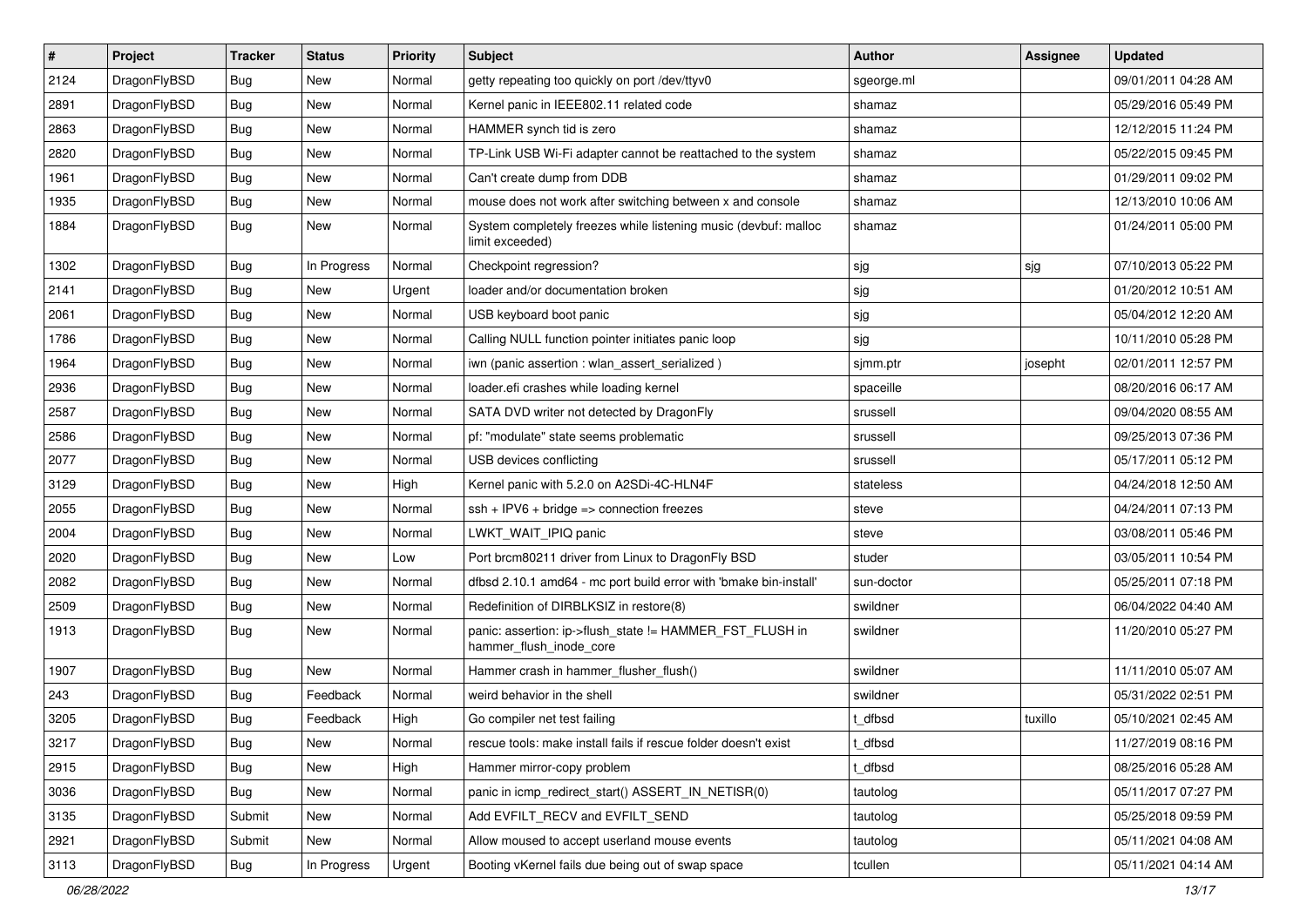| $\sharp$ | Project      | <b>Tracker</b> | <b>Status</b> | <b>Priority</b> | <b>Subject</b>                                                                                           | Author            | <b>Assignee</b> | <b>Updated</b>      |
|----------|--------------|----------------|---------------|-----------------|----------------------------------------------------------------------------------------------------------|-------------------|-----------------|---------------------|
| 1127     | DragonFlyBSD | Bug            | Feedback      | Low             | cdrom drive not detected                                                                                 | tgr               | corecode        | 01/15/2015 08:55 AM |
| 2609     | DragonFlyBSD | Bug            | New           | Normal          | master: panic: assertion<br>"LWKT_TOKEN_HELD_ANY(vm_object_token(object))" failed in<br>swp_pager_lookup | thomas.nikolajsen |                 | 11/28/2013 11:36 AM |
| 2436     | DragonFlyBSD | Bug            | New           | Normal          | panic: assertion "lp->lwp_qcpu == dd->cpuid" failed in<br>dfly_acquire_curproc                           | thomas.nikolajsen |                 | 01/23/2013 11:07 AM |
| 2296     | DragonFlyBSD | Bug            | In Progress   | High            | panic: assertion "m->wire count > 0" failed                                                              | thomas.nikolajsen |                 | 08/30/2012 06:09 AM |
| 1984     | DragonFlyBSD | Bug            | New           | Normal          | hammer mount fails after crash - HAMMER: FIFO record bad head<br>signature                               | thomas.nikolajsen |                 | 03/08/2011 06:57 PM |
| 285      | DragonFlyBSD | Bug            | Feedback      | Low             | interrupt latency with re without ip address configured                                                  | thomas.nikolajsen |                 | 02/20/2014 10:30 AM |
| 2459     | DragonFlyBSD | Bug            | Feedback      | Normal          | apic problems with HP Probook 4510s                                                                      | thowe             |                 | 11/27/2021 08:22 AM |
| 3316     | DragonFlyBSD | Bug            | New           | Normal          | hammer2_dirent_create() allows creating >1 dirents with the same<br>name                                 | tkusumi           |                 | 06/05/2022 12:35 PM |
| 3269     | DragonFlyBSD | Bug            | In Progress   | Normal          | Is double-buffer'd buf still required by HAMMER2?                                                        | tkusumi           |                 | 05/12/2021 04:09 PM |
| 3266     | DragonFlyBSD | Bug            | New           | High            | Filesystems broken due to "KKASSERT(count &<br>TOK_COUNTMASK);"                                          | tkusumi           |                 | 03/15/2021 01:21 PM |
| 3249     | DragonFlyBSD | Bug            | New           | Normal          | HAMMER2 fsync(2) not working properly                                                                    | tkusumi           |                 | 09/21/2020 07:07 AM |
| 3246     | DragonFlyBSD | Bug            | <b>New</b>    | Normal          | HAMMER2 unable to handle ENOSPC properly                                                                 | tkusumi           |                 | 09/04/2020 11:11 AM |
| 3184     | DragonFlyBSD | Bug            | <b>New</b>    | Normal          | tsleep(9) return value when PCATCH specified                                                             | tkusumi           |                 | 04/03/2019 06:49 AM |
| 2857     | DragonFlyBSD | Bug            | New           | Normal          | hammer stalls via bitcoin-qt                                                                             | tkusumi           |                 | 11/30/2015 06:52 AM |
| 3312     | DragonFlyBSD | Submit         | <b>New</b>    | Normal          | hammer2: redundant chain modify after chain creation                                                     | tkusumi           |                 | 05/15/2022 01:35 PM |
| 3142     | DragonFlyBSD | Submit         | New           | Normal          | lib/libdmsg: Unbreak using new API EVP_CIPHER_CTX_new()                                                  | tkusumi           |                 | 07/08/2018 04:18 AM |
| 2812     | DragonFlyBSD | <b>Bug</b>     | New           | Normal          | Panic on Intel DE3815TYKHE                                                                               | tmorp             |                 | 05/14/2015 03:14 PM |
| 2931     | DragonFlyBSD | Bug            | New           | Low             | 'gdb' of 'vkernel' unable to print backtrace                                                             | tofergus          |                 | 07/26/2016 01:51 PM |
| 2930     | DragonFlyBSD | Bug            | <b>New</b>    | High            | 'objcache' causes panic during 'nfs_readdir'                                                             | tofergus          |                 | 07/26/2016 01:09 PM |
| 2473     | DragonFlyBSD | Bug            | New           | Normal          | Kernel crash when trying to up the wpi0 device (Dfly<br>v3.3.0.758.g47388-DEVELOPMENT)                   | tomaz             |                 | 02/24/2014 08:50 AM |
| 1579     | DragonFlyBSD | Bug            | Feedback      | Normal          | dfly 2.4.1 does not like HP DL360G4p and Smart Array 6400 with<br>MSA20                                  | tomaz.borstnar    | tuxillo         | 06/02/2014 02:44 PM |
| 1282     | DragonFlyBSD | Bug            | Feedback      | Normal          | panic (trap 12) when booting SMP kernel on Atom 330 (dual core)                                          | tomaz.borstnar    |                 | 05/11/2021 04:00 AM |
| 3252     | DragonFlyBSD | <b>Bug</b>     | New           | Normal          | tcsetattr/tcgetattr set errno incorrectly on non-TTY                                                     | tonyc             |                 | 10/26/2020 09:34 PM |
| 806      | DragonFlyBSD | Bug            | Feedback      | Normal          | boot error on MacBook                                                                                    | tralamazza        |                 | 06/04/2022 05:28 AM |
| 3231     | DragonFlyBSD | <b>Bug</b>     | New           | Normal          | wifi drops on 5.8                                                                                        | tse               |                 | 04/06/2020 05:08 AM |
| 3225     | DragonFlyBSD | <b>Bug</b>     | New           | Normal          | nfsd freeze when using gemu                                                                              | tse               |                 | 03/17/2020 11:52 AM |
| 3208     | DragonFlyBSD | <b>Bug</b>     | New           | Normal          | Crash related to nfsd                                                                                    | tse               |                 | 06/11/2020 05:52 AM |
| 3199     | DragonFlyBSD | <b>Bug</b>     | New           | Normal          | PFS label not found panic                                                                                | tse               |                 | 08/21/2019 03:51 AM |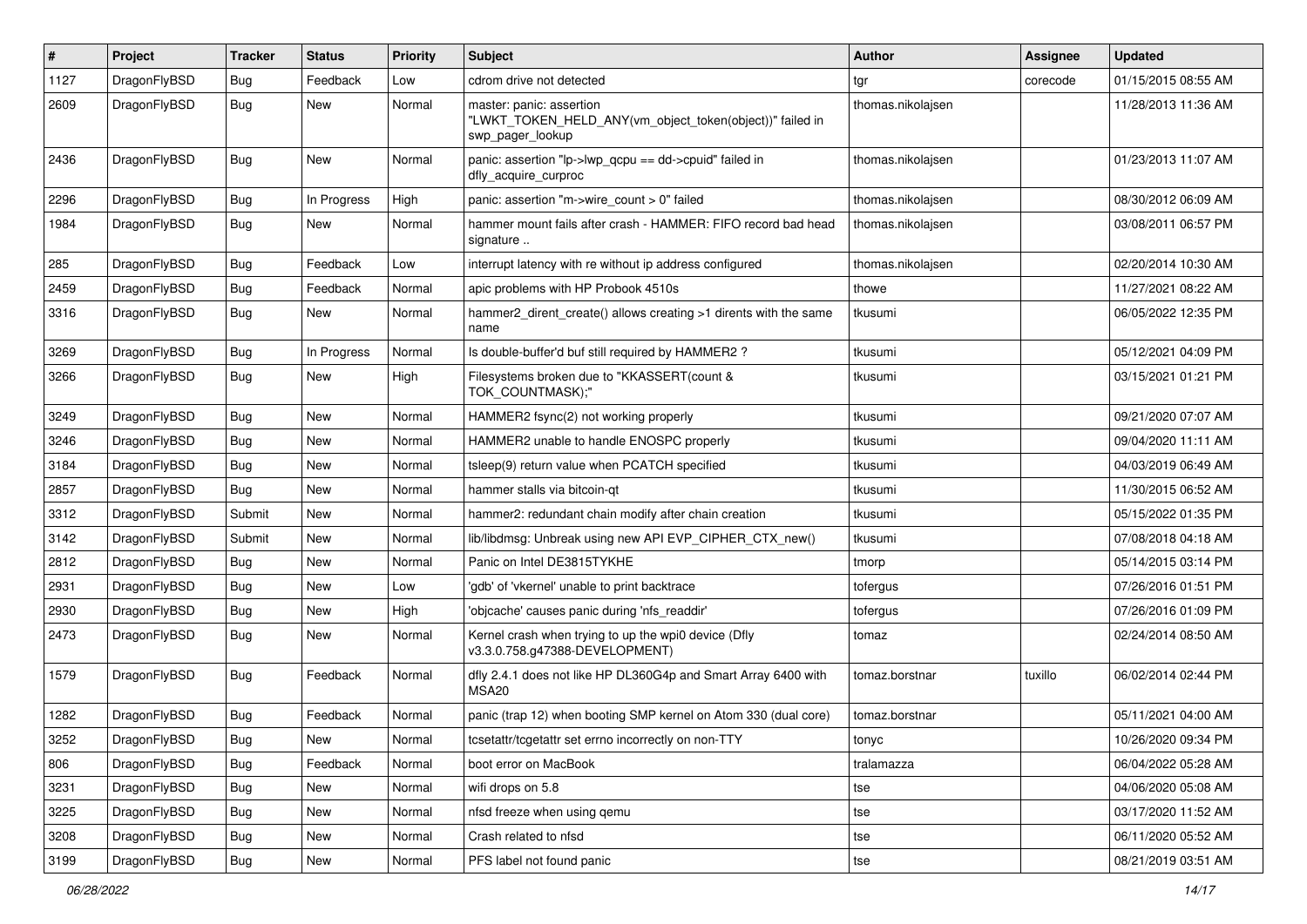| $\sharp$ | Project      | <b>Tracker</b> | <b>Status</b> | <b>Priority</b> | <b>Subject</b>                                                                                            | Author  | Assignee | <b>Updated</b>      |
|----------|--------------|----------------|---------------|-----------------|-----------------------------------------------------------------------------------------------------------|---------|----------|---------------------|
| 3197     | DragonFlyBSD | Bug            | <b>New</b>    | Normal          | DragonFly upgrades                                                                                        | tse     |          | 04/18/2020 04:18 PM |
| 3170     | DragonFlyBSD | <b>Bug</b>     | <b>New</b>    | Normal          | repeatable nfsd crash                                                                                     | tse     |          | 06/11/2020 05:52 AM |
| 2140     | DragonFlyBSD | Bug            | New           | High            | hammer io delallocate panic with 'duplicate entry' message                                                | ttw     |          | 10/07/2011 12:22 PM |
| 3314     | DragonFlyBSD | Bug            | New           | Normal          | Bring virtio console(4) from FreeBSD                                                                      | tuxillo | tuxillo  | 05/29/2022 08:24 AM |
| 3295     | DragonFlyBSD | Bug            | In Progress   | Normal          | Adapt devel/libvirt for nvmm                                                                              | tuxillo | tuxillo  | 11/03/2021 04:56 PM |
| 2358     | DragonFlyBSD | Bug            | In Progress   | Normal          | DFBSD v3.0.2.32.g928ca - panic: hammer: insufficient undo FIFO<br>space!                                  | tuxillo | tuxillo  | 05/10/2021 02:50 AM |
| 1819     | DragonFlyBSD | Bug            | In Progress   | Low             | truss - Major revamping task list                                                                         | tuxillo | tuxillo  | 11/27/2021 08:45 AM |
| 3196     | DragonFlyBSD | Bug            | New           | Normal          | test issue after redmine upgrade (2)                                                                      | tuxillo |          | 07/05/2019 04:33 AM |
| 3157     | DragonFlyBSD | Bug            | <b>New</b>    | Normal          | TP-Link UE300 not working in 5.2-RELEASE                                                                  | tuxillo |          | 11/15/2018 02:08 PM |
| 2647     | DragonFlyBSD | Bug            | New           | Normal          | HAMMER panic on 3.6.0                                                                                     | tuxillo |          | 05/11/2021 03:54 AM |
| 2641     | DragonFlyBSD | Bug            | New           | Normal          | Panic when loading natapci as module                                                                      | tuxillo |          | 05/11/2021 03:54 AM |
| 2638     | DragonFlyBSD | Bug            | Feedback      | High            | Fix machdep.pmap mmu optimize                                                                             | tuxillo |          | 05/11/2021 04:07 AM |
| 2636     | DragonFlyBSD | <b>Bug</b>     | Feedback      | Low             | Add -x flag to iostat (a la solaris)                                                                      | tuxillo |          | 05/11/2021 04:07 AM |
| 2631     | DragonFlyBSD | Bug            | In Progress   | Low             | Verify library versioning current with full package build and switch it<br>on (after publishing packages) | tuxillo |          | 05/11/2021 04:06 AM |
| 2630     | DragonFlyBSD | Bug            | New           | Normal          | Bring in latest iconv fixes from FreeBSD10 as well as csmapper<br>updates                                 | tuxillo |          | 05/11/2021 03:54 AM |
| 2629     | DragonFlyBSD | Bug            | New           | Normal          | Replace gcc44 with llvm34, clang34, and libc++                                                            | tuxillo |          | 06/02/2014 02:30 PM |
| 2556     | DragonFlyBSD | Bug            | Feedback      | Normal          | DragonFly v3.5.0.81.gd3479 - Process signal weirdness                                                     | tuxillo |          | 12/17/2013 03:48 PM |
| 2498     | DragonFlyBSD | Bug            | New           | Normal          | DFBSD v3.2.2-RELEASE - LIST_FIRST(&bp->b_dep) == NULL"<br>failed in vfs vmio release                      | tuxillo |          | 05/31/2022 04:09 PM |
| 2495     | DragonFlyBSD | Bug            | New           | High            | DFBSD v3.3.0.960.g553fe7 - ocnt != 0" failed in<br>prop_object_release                                    | tuxillo |          | 05/31/2022 04:08 PM |
| 2351     | DragonFlyBSD | Bug            | In Progress   | Normal          | DFBSD v3.1.0.579.g44ccf - Stuck during startup, random freezes                                            | tuxillo |          | 04/24/2012 08:21 AM |
| 2345     | DragonFlyBSD | Bug            | In Progress   | Normal          | DFBSD v3.1.0.457.gd679f - NFS panic on diskless station                                                   | tuxillo |          | 04/07/2012 05:22 PM |
| 2283     | DragonFlyBSD | <b>Bug</b>     | New           | Normal          | DFBSD DragonFly v2.13.0.957.g4f459 - pmap_release: page<br>should already be gone 0xc27120bc              | tuxillo |          | 01/23/2012 03:03 AM |
| 2282     | DragonFlyBSD | Bug            | In Progress   | Normal          | gdb segfaults with certain corefiles                                                                      | tuxillo |          | 01/18/2012 04:40 PM |
| 2224     | DragonFlyBSD | Bug            | <b>New</b>    | Normal          | v2.13.0.291.gaa7ec - Panic on fq while installing world                                                   | tuxillo |          | 11/18/2011 01:40 AM |
| 2171     | DragonFlyBSD | Bug            | New           | Normal          | DFBSD v2.13.0.151.gdc8442 - panic: assertion "(*ptep &<br>$(PG$ MANAGED PG V)) == PG V"                   | tuxillo |          | 11/04/2011 05:06 PM |
| 2166     | DragonFlyBSD | <b>Bug</b>     | New           | Normal          | DFBSD v2.13.0.109.g05b9d - Strange lockups                                                                | tuxillo |          | 10/29/2011 11:20 AM |
| 2129     | DragonFlyBSD | Bug            | <b>New</b>    | Normal          | DFBSD v2.11.0.661.gf9438 i386 - panic: lockmgr thrd_sleep                                                 | tuxillo |          | 09/05/2011 09:49 AM |
| 2084     | DragonFlyBSD | <b>Bug</b>     | New           | Normal          | DFBSD v2.11.0.242.g4d317 - panic: zone: entry not free                                                    | tuxillo |          | 07/03/2012 01:23 AM |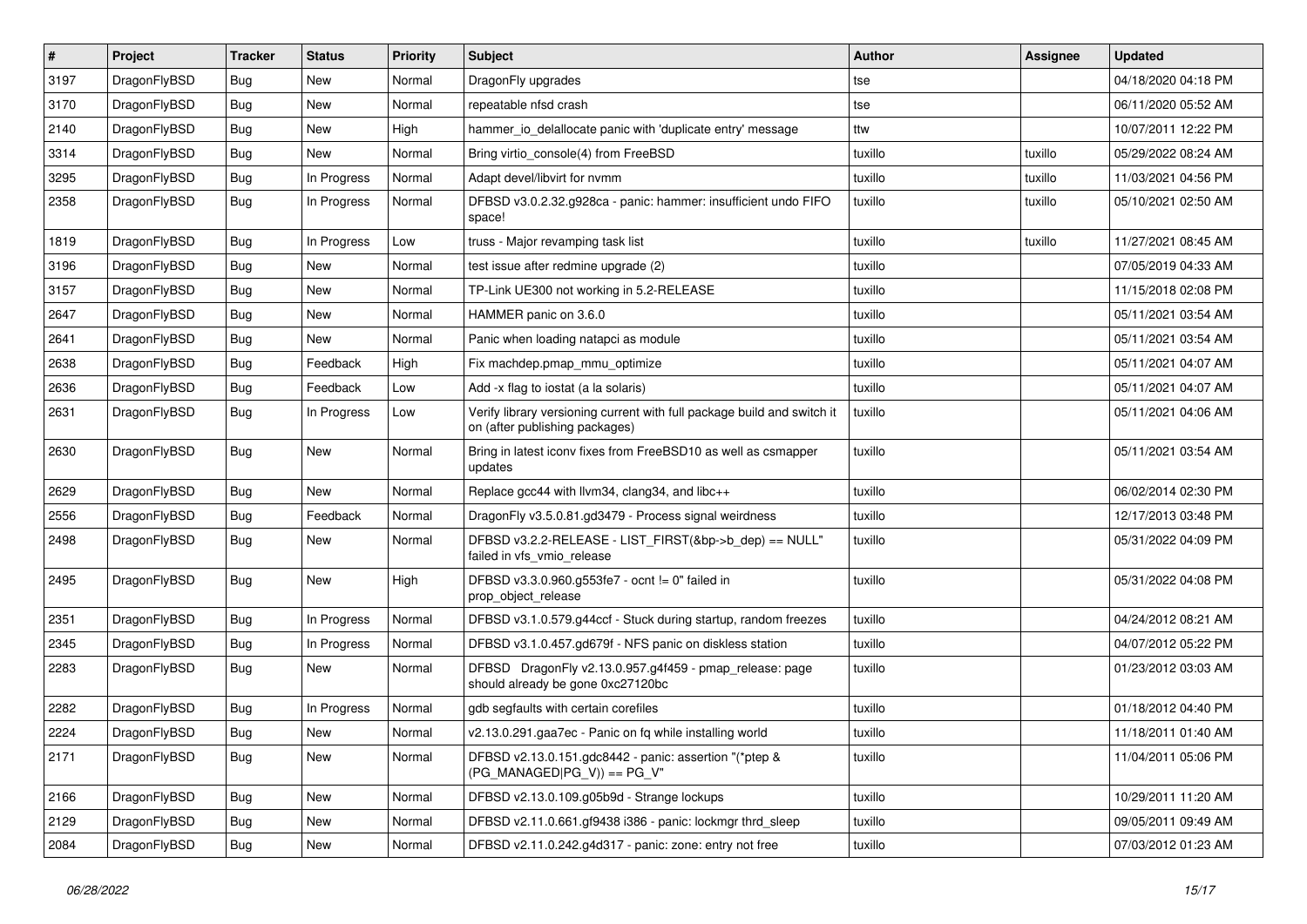| #    | Project      | <b>Tracker</b> | <b>Status</b> | <b>Priority</b> | <b>Subject</b>                                                                             | Author           | Assignee  | <b>Updated</b>      |
|------|--------------|----------------|---------------|-----------------|--------------------------------------------------------------------------------------------|------------------|-----------|---------------------|
| 2078 | DragonFlyBSD | Bug            | New           | Normal          | DFBSD i386 v2.11.0.201.g3ed2f - Panic during installworld into a<br>vn0 device             | tuxillo          |           | 05/19/2011 07:50 PM |
| 1959 | DragonFlyBSD | <b>Bug</b>     | New           | Normal          | DFBSD v2.9.1.422.gc98f2 - Panic during boot - IPv6 and PF                                  | tuxillo          |           | 01/13/2011 03:37 AM |
| 1867 | DragonFlyBSD | <b>Bug</b>     | New           | Normal          | it(4) motherboard and fan problems                                                         | tuxillo          |           | 07/08/2011 10:48 AM |
| 1332 | DragonFlyBSD | Bug            | Feedback      | Normal          | DFBSD 2.2 - Booting usbcdrom/usbsticks on thinkpad hangs on<br>"BTX Halted"                | tuxillo          |           | 05/11/2021 04:00 AM |
| 2828 | DragonFlyBSD | Bug            | New           | High            | On AMD APUs and Bulldozer CPUs, the machdep.cpu idle hlt<br>sysctl should be 3 by default  | vadaszi          | vadaszi   | 05/11/2021 04:07 AM |
| 293  | DragonFlyBSD | Bug            | Feedback      | Low             | Various updates to the handbook                                                            | victor           | victor    | 03/10/2013 04:46 AM |
| 2113 | DragonFlyBSD | Bug            | <b>New</b>    | Normal          | nmalloc threaded program fork leak                                                         | vsrinivas        | vsrinivas | 08/11/2011 07:25 PM |
| 2490 | DragonFlyBSD | Bug            | New           | Normal          | nmalloc should color addresses to avoid cache bank conflictsw                              | vsrinivas        |           | 06/10/2014 05:51 AM |
| 2489 | DragonFlyBSD | Bug            | New           | Normal          | nmalloc doesn't cache VA for allocations > 8KB                                             | vsrinivas        |           | 06/10/2014 05:51 AM |
| 2360 | DragonFlyBSD | <b>Bug</b>     | In Progress   | Normal          | Wishlist: virtio driver import                                                             | vsrinivas        |           | 06/04/2022 04:16 AM |
| 2154 | DragonFlyBSD | <b>Bug</b>     | New           | Normal          | vkernel copyout() doesn't return EFAULT on error                                           | vsrinivas        |           | 10/20/2011 03:53 AM |
| 2136 | DragonFlyBSD | <b>Bug</b>     | New           | Normal          | socketpair() doesn't free file descriptors on copyout failure                              | vsrinivas        |           | 04/05/2013 09:13 AM |
| 2085 | DragonFlyBSD | <b>Bug</b>     | <b>New</b>    | Normal          | panic: assertion: (m->flags & PG_MAPPED) == 0 in<br>vm_page_free_toq                       | vsrinivas        |           | 06/10/2011 07:48 AM |
| 2081 | DragonFlyBSD | Bug            | Feedback      | Normal          | Panic on device "detach" / "failure"                                                       | vsrinivas        |           | 02/29/2012 07:11 AM |
| 2071 | DragonFlyBSD | <b>Bug</b>     | New           | High            | Panic on assertion: (int)(flg->seq - seq) > 0 in hammer_flusher_flush<br>after inode error | vsrinivas        |           | 06/12/2011 07:59 AM |
| 1861 | DragonFlyBSD | Bug            | <b>New</b>    | Normal          | panic via kprintf (lockmgr called in a hard section)                                       | vsrinivas        |           | 10/11/2010 12:56 AM |
| 1749 | DragonFlyBSD | <b>Bug</b>     | In Progress   | Normal          | HAMMER fsstress panic in hammer_flush_inode_core<br>'ip->flush_state != HAMMER_FST_FLUSH'  | vsrinivas        |           | 05/11/2021 04:06 AM |
| 1744 | DragonFlyBSD | Bug            | In Progress   | Normal          | HAMMER fsstress panic in hammer_setup_child_callback                                       | vsrinivas        |           | 05/11/2021 04:05 AM |
| 1661 | DragonFlyBSD | <b>Bug</b>     | In Progress   | Normal          | panic on password entry mount smb filesystem                                               | vsrinivas        |           | 11/27/2021 08:29 AM |
| 1185 | DragonFlyBSD | Bug            | New           | High            | need a tool to merge changes into /etc                                                     | wa1ter           |           | 02/18/2014 06:02 AM |
| 3124 | DragonFlyBSD | <b>Bug</b>     | New           | High            | DragonFlyBSD 5.0.2 with Hammer2 with UEFI install doesn't boot                             | wiesl            |           | 06/18/2019 05:07 AM |
| 2886 | DragonFlyBSD | Bug            | <b>New</b>    | Normal          | dragonfly mail agent: sending a testmail causes high system load                           | worf             |           | 02/05/2016 05:53 AM |
| 2252 | DragonFlyBSD | <b>Bug</b>     | New           | Low             | snd_hda not useable if loaded via /boot/loader.conf                                        | xbit             | swildner  | 12/14/2011 12:23 AM |
| 2287 | DragonFlyBSD | Bug            | <b>New</b>    | Normal          | HAMMER(ROOT) Illegal UNDO TAIL signature at<br>300000001967c000                            | v0n3t4n1         |           | 11/07/2018 01:22 AM |
| 2840 | DragonFlyBSD | <b>Bug</b>     | <b>New</b>    | Normal          | wrong voltage is reported                                                                  | yellowrabbit2010 |           | 09/11/2015 06:09 PM |
| 2797 | DragonFlyBSD | Bug            | In Progress   | Low             | vkernels with & without machdep.pmap_mmu_optimize                                          | yellowrabbit2010 |           | 11/27/2021 08:06 AM |
| 604  | DragonFlyBSD | <b>Bug</b>     | In Progress   | Normal          | 1.8.1-RELEASE - clock runs fast on mainboard ASUS P5A-B                                    | yeti             |           | 05/11/2021 03:55 AM |
| 2585 | DragonFlyBSD | <b>Bug</b>     | New           | Normal          | Dfly 3.4.3 on ESXi 5.1, HP Smart Array P410 passthrough<br>recognised, but not functioning | yggdrasil        | swildner  | 05/09/2022 08:14 AM |